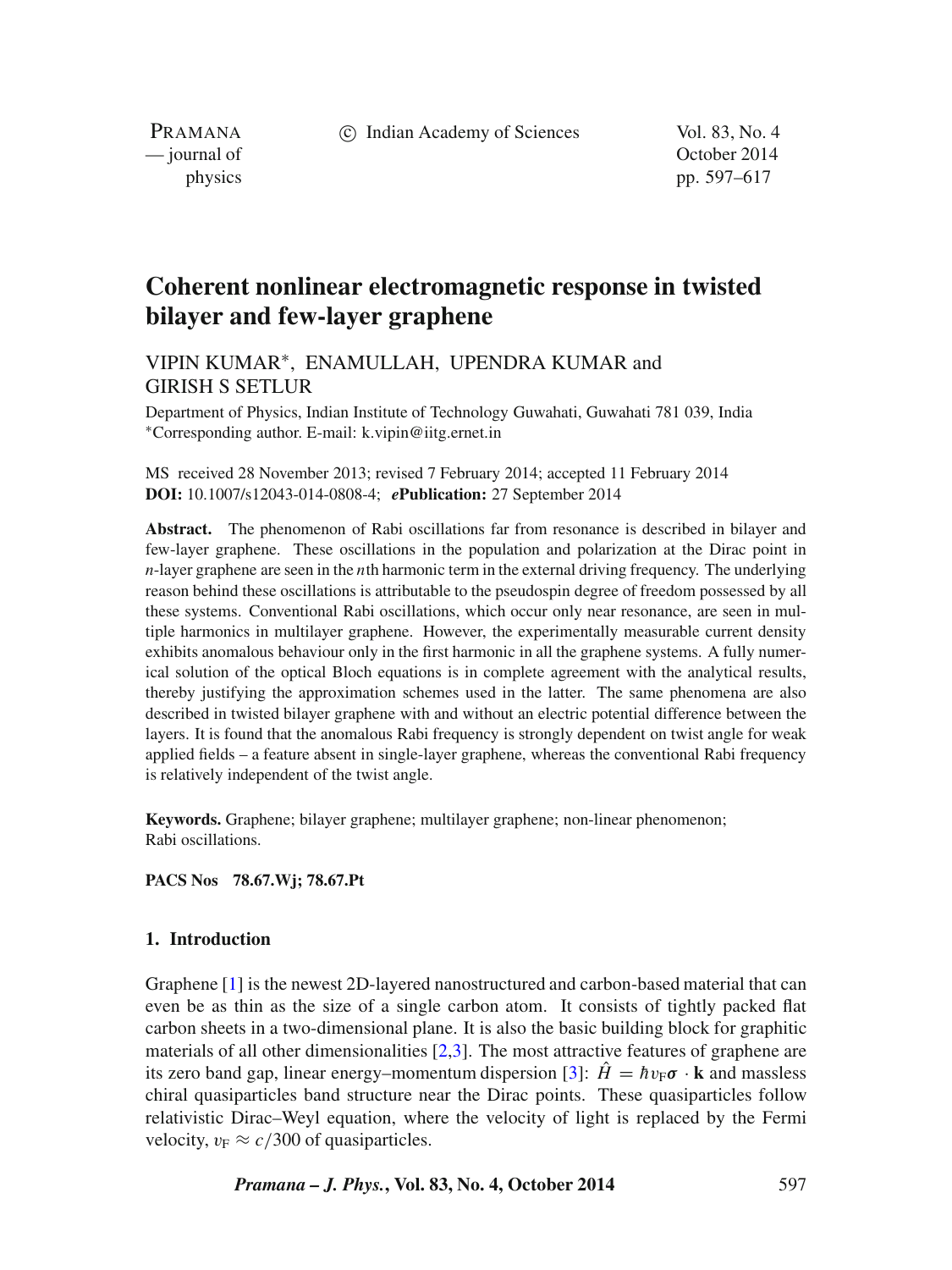Subsequently, bilayer graphene (BLG), graphite with two graphene sheets, became a subject of intense study in its own right due to its gate tuneable band gap between the conduction and valance bands. It can be modelled as two coupled honeycomb lattices consisting of inequivalent lattice sites A1, B1 and A2, B2 in the bottom and top layers, respectively. These two layers are arranged according to Bernal  $(A1-B2)$  stacking  $[4-6]$  $[4-6]$ . In BLG, the massive chiral quasiparticles, showing Berry phase  $[4]$  of  $2\pi$ , are charge carriers that exhibit parabolic dispersion near the Dirac points, where the valance band and conduction band touch one another. These chiral quasiparticles possess pseudospin degrees of freedom, which lie in the plane of the layers and turn twice as quickly as the direction of the momentum [\[4\]](#page-19-3). In practical BLG samples (especially, those produced by epitaxy), these two graphene layers are not exactly AB but, there is a relative twist between the layers. Twisting, also called stacking defect, is obviously absent in monolayer graphene. Twisted BLG's low-energy band structure is drastically different from the AB-stacked bilayer and possesses intriguing electronic properties. Unlike biased ABstacked BLG [\[6\]](#page-19-4), a potential difference between the twisted layers does not open a gap in the energy spectrum. Rather, this potential difference between the layers gives rise to a vertical shift in the energies at the degeneracy points [\[7\]](#page-19-5). The electronic band structure of twisted graphene bilayer has also been confirmed experimentally  $[8-10]$  $[8-10]$ . We wish to investigate what effect twisting has on a property we have been stressing is unique to graphene-based systems, i.e. anomalous Rabi oscillations (ARO) [\[11\]](#page-19-8). As expected, we find that the anomalous Rabi frequency (ARF) is highly sensitive to the low-energy band structure and therefore, depends strongly on the twist, whereas the conventional Rabi frequency (CRF), applicable near resonance, which occurs far from the bottom of the bands, is much less affected by the twist. Thus, AROs are useful barometers for studying the low-energy electronic structure of graphene-based systems. Unlike other methods, such as ARPES, which only confirm that the graphene dispersion is linear, ARO also reveals the important role played by pseudospin in determining the electronic structure.

The phenomenon of Rabi oscillations is well known in the context of two-level atomic systems in quantum optics  $[12-14]$  $[12-14]$  and also in conventional semiconductors  $[15]$ . We may expect graphene also to exhibit similar phenomena analogous to conventional semiconductors and two-level atomic systems. The nonlinear optics of graphene is a growing subject in condensed matter physics and material science. In fact, Ishikawa [\[16\]](#page-19-12) has studied the nonlinear optical response of electron dynamics in single-layer graphene (SLG) in the time domain under the influence of intense light pulse and reported that the nonlinear optical response is not adequately described either by a pure intraband or by pure interband electron dynamics but, by their intermediate role. Using single-particle density matrix, Avetissian *et al* [\[17\]](#page-19-13) presented a theoretical study of coherent nonlinear optical response of graphene under multiphoton interband excitation by pulsed laser field. The nonlinear optics of graphene is also described in the extensive literature available on this subject [\[18–](#page-19-14)[25\]](#page-20-0). Ang *et al* [\[26\]](#page-20-1) studied the nonlinear optics of BLG in the frequency range from the terahertz regime to the far-infrared regime and concluded that BLG is useful for developing graphene-based nonlinear photonics and optoelectronic devices. The optical properties of BLG are also described in [\[27,](#page-20-2)[28\]](#page-20-3). A substantial amount of work has been done theoretically and experimentally on multilayer graphene (MLG) as well, which is described in various works [\[29–](#page-20-4)[34\]](#page-20-5).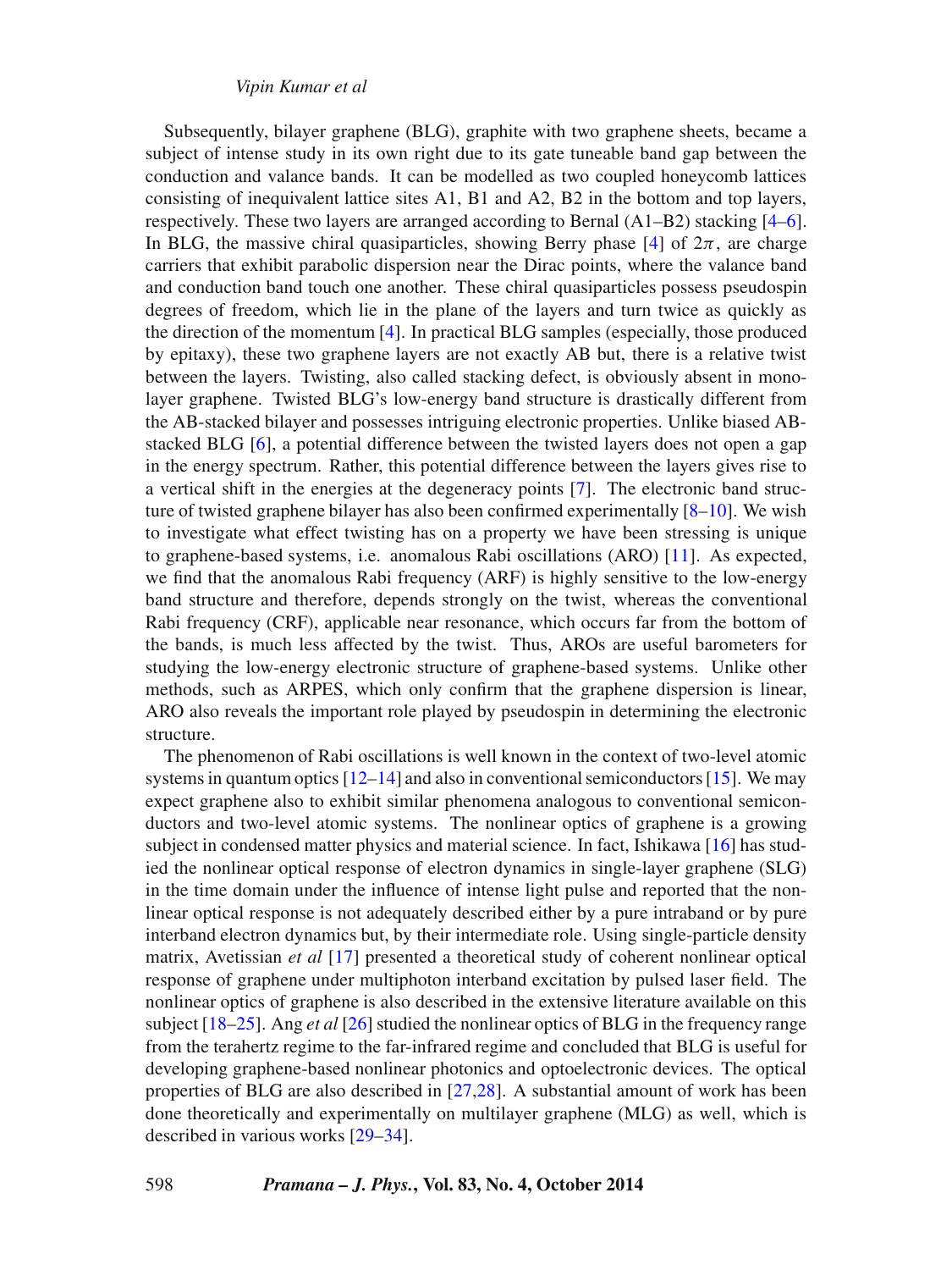The present work describes the nonlinear optics of BLG and MLG, specifically the phenomenon of ARO first predicted theoretically in SLG. Conventional Rabi oscillations in SLG have already been discussed in [\[16](#page-19-12)[,17](#page-19-13)[,21,](#page-20-6)[22\]](#page-20-7), using the rotating wave approximation (RWA). To analyse the phenomenon of ARO in BLG and MLG, an approximation called asymptotic rotating wave approximation (ARWA) has been invoked (which is an alternative to the rotating wave approximation). This alternative approach is able to reveal that for graphene-based systems, which possess pseudospin degrees of freedom, a second, anomalous, Rabi frequency is present. A comparison with an exactly solvable model identical to graphene in all respects except lacking in pseudospin shows that the anomalous Rabi frequency is peculiar to models with pseudospin [\[11\]](#page-19-8). The Bloch equations of graphene bilayer that confirm the presence of anomalous Rabi frequency are also solved numerically.

We now describe our theory of ARO in BLG and MLG.

## **2. Rabi oscillations in BLG**

#### 2.1 *Hamiltonian of BLG*

The effective low-energy two-component Hamiltonian of BLG describes the hopping between non-dimer sites A1–B2 (blue solid arrow) through dimer sites B1–A2 (green dashed arrow) (see figure [1a](#page-2-0)). The hopping between non-dimer sites  $A1-B2$  includes the interlayer hopping  $(\gamma_1)$  and intralayer hopping  $(v)$ . This effective low-energy Hamiltonian has been derived by McCann *et al* [\[4\]](#page-19-3) using Green's function method for matrices.

<span id="page-2-1"></span>
$$
\hat{H}_2 = -\frac{1}{2m} \begin{pmatrix} 0 & k_-^2 \\ k_+^2 & 0 \end{pmatrix},\tag{1}
$$

<span id="page-2-0"></span>with the energy eigenvalues  $E(\pm k) = \pm |k|^2 / 2m$ ,  $\pm$  corresponds to the conduction and valance bands, respectively (see figure [1b](#page-2-0)). The eigenfunction of Hamiltonian eq. [\(1\)](#page-2-1) in



**Figure 1.** (**a**) Honeycomb lattice structure of BLG containing four atoms per unit cell: A1 (black circles) and B1 (red circles) in the bottom layer and A2 (red circles) and B2 (green circles) in the top layer, respectively. (**b**) Schematic of the energy spectrum of BLG near K valley.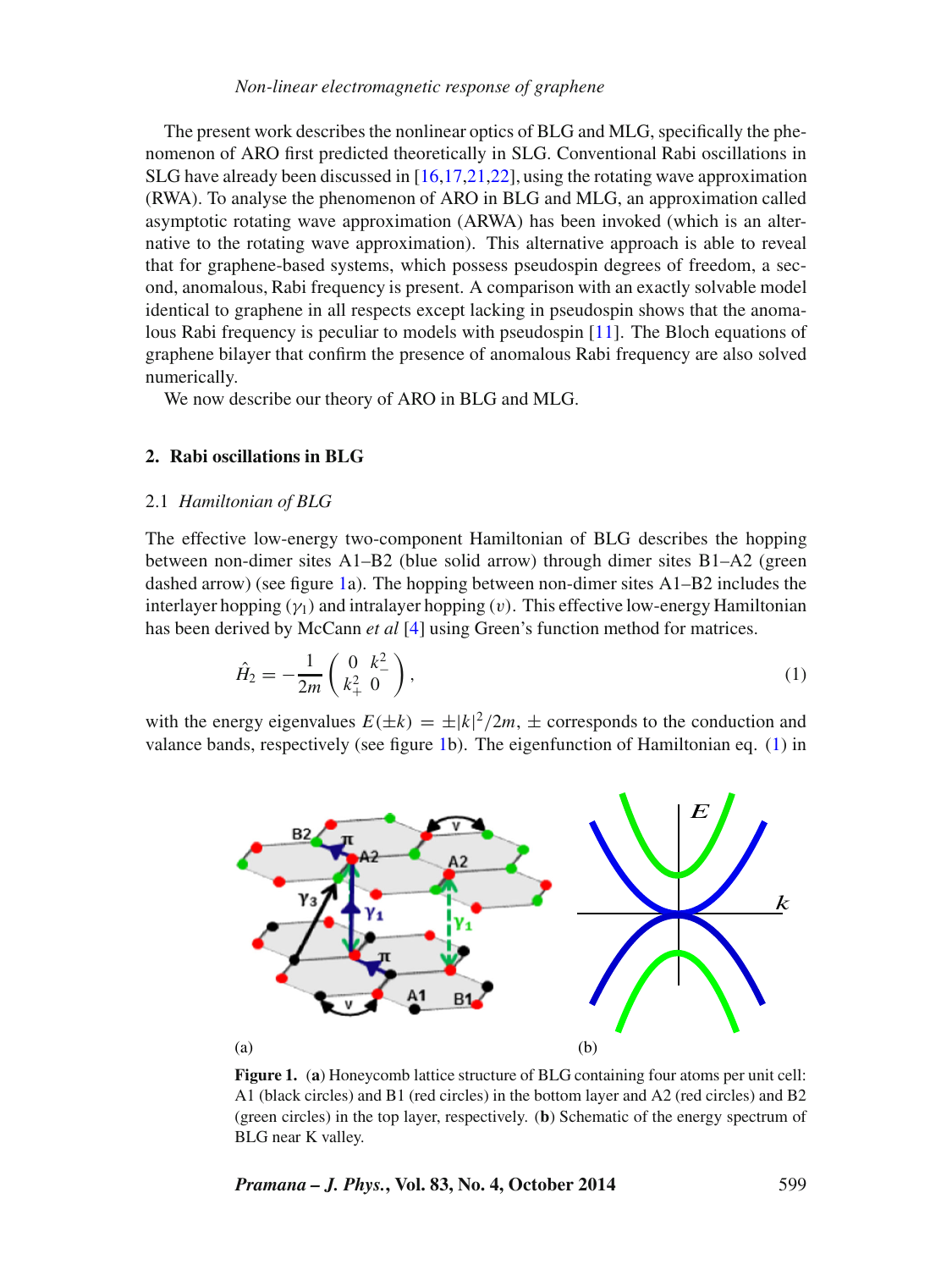K valley can be represented as  $\psi^T = (\psi_{A1} \psi_{B2}), k_+ = k_x \pm i k_y$  and *m* is the effective mass of massive chiral Dirac fermions,  $m = (\gamma_1/2v^2) \sim 0.035 m_e$ . A semiclassical approach is used, radiation is treated classically and matter fields are quantum, to describe the phenomenon of ARO. An in-plane electric field is applied through a vector potential of the form  $A_c(t) = A_c(0)e^{-i\omega t}$ , where  $A_c(0) = (e/c)\left(A_x(0) + iA_y(0)\right)$  is the complex amplitude of the external applied field. This vector potential couples to BLG in a transverse gauge, and changes the momentum of massive Dirac fermions from **k** to  $\mathbf{k} - (e/c)\mathbf{A}$ . In second quantization, using two-component basis eigenstates of the Hamiltonian eq. [\(1\)](#page-2-1) in momentum space of the form  $\psi^T = (c_{A1}(\mathbf{k}, t)c_{B2}(\mathbf{k}, t))$ , the Hamiltonian eq. [\(1\)](#page-2-1) reads as

$$
H = -\frac{1}{2m} \sum_{\mathbf{k}} \left[ \left( k_- - A_c^*(t) \right)^2 c_{A1}^\dagger(\mathbf{k}, t) c_{B2}(\mathbf{k}, t) + \text{h.c.} \right],\tag{2}
$$

where *c* and  $c^{\dagger}$  are annihilation and creation operators on sublattice sites A1 and B2 in the bottom layer and top layer, respectively and vice versa.

#### <span id="page-3-3"></span>2.2 *Derivation of Bloch equations*

In this section, we derive the Bloch equations which are the rate equations of polarization and population excess on sublattice sites A1 and B2. The fundamental dynamical quantities are: (i) the population difference  $n_{diff}(\mathbf{k}, t)$  in the number densities of the A1 sublattice site in the bottom layer and the B2 sublattice site in the top layer and (ii) the interlayer polarization  $p(\mathbf{k}, t)$ . In terms of creation and annihilation operators, these quantities may be represented as

$$
n_{\text{diff}}(\mathbf{k}, t) = \langle c_{\text{A1}}^{\dagger}(\mathbf{k}, t)c_{\text{A1}}(\mathbf{k}, t)\rangle - \langle c_{\text{B2}}^{\dagger}(\mathbf{k}, t)c_{\text{B2}}(\mathbf{k}, t)\rangle,
$$
  

$$
p(\mathbf{k}, t) = \langle c_{\text{A1}}^{\dagger}(\mathbf{k}, t)c_{\text{B2}}(\mathbf{k}, t)\rangle.
$$

With the help of the equations of motion for operators,  $i\partial_t \hat{\rho} = [\hat{\rho}, H]$ , and simple anticommutator algebra for fermions, the Bloch equations of  $n_{\text{diff}}(\mathbf{k}, t)$  and  $p(\mathbf{k}, t)$  read as (setting  $\hbar = 1$ ),

<span id="page-3-0"></span>
$$
i\partial_t n_{\text{diff}}(\mathbf{k}, t) = -\frac{1}{m} \left[ \left( k_- - A_c^*(0) e^{i\omega t} \right)^2 p(\mathbf{k}, t) - \text{h.c.} \right],\tag{3}
$$

$$
i\partial_t p(\mathbf{k}, t) = -\frac{1}{2m} \left( k_+ - A_c(0) e^{-i\omega t} \right)^2 n_{\text{diff}}(\mathbf{k}, t), \tag{4}
$$

<span id="page-3-1"></span>where  $k_{\pm} = k_x \pm ik_y$  and  $A_c(0) = (e/c)(A_x(0) + iA_y(0))$ . Equations [\(3\)](#page-3-0) and [\(4\)](#page-3-1) are also called the coherent optical Bloch equations for BLG. So the model presented here, is a pure coherent process of uncorrelated fermions.

#### <span id="page-3-2"></span>2.3 *Solution of Bloch equations*

In this section, we discuss the solution of Bloch equations in the regions of interest. First, we solve these equations in off-resonance condition, when the external driving frequency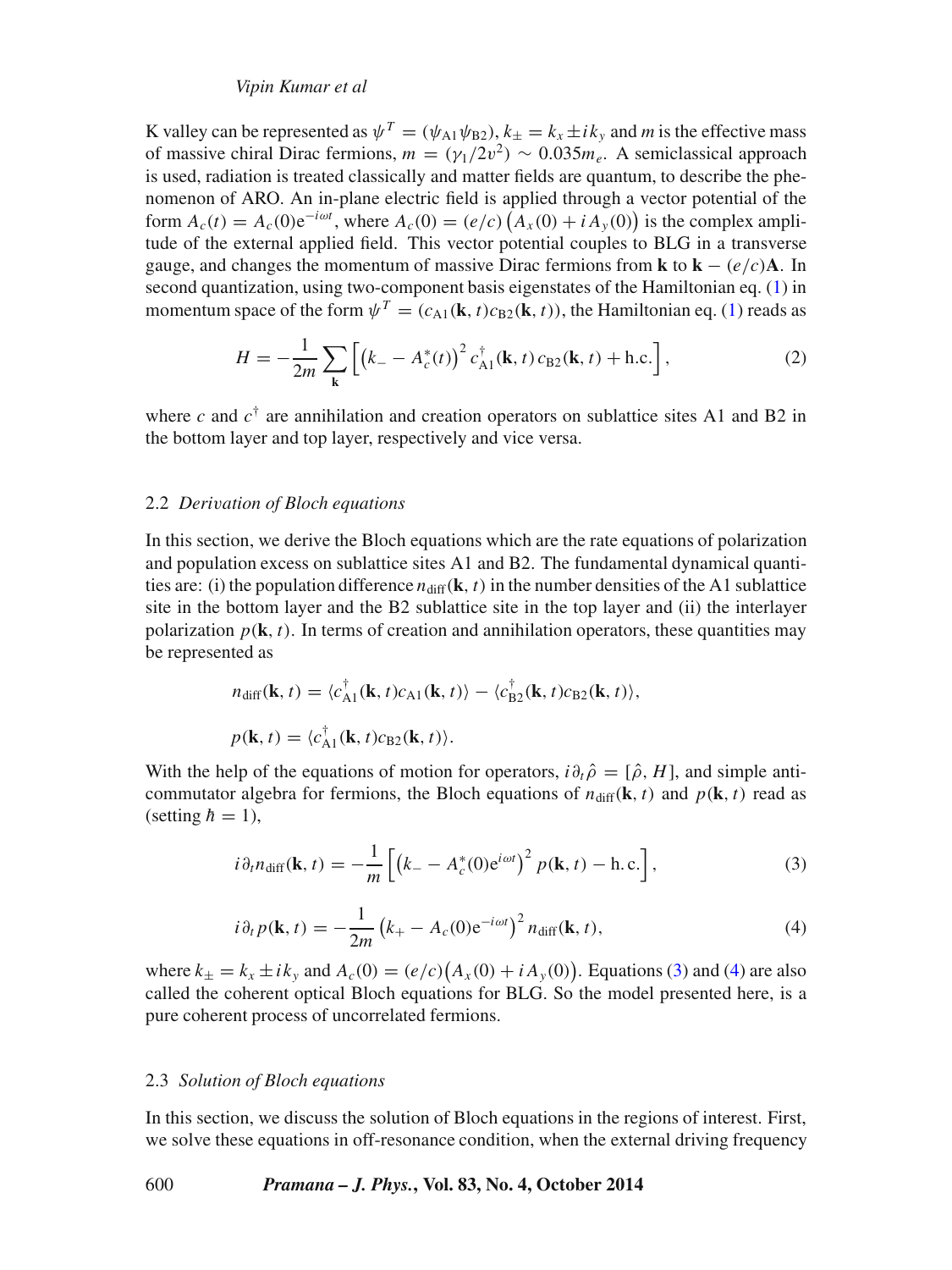(EDF)  $\omega$  is much larger than the interband transition frequency  $2(|k|^2/2m)$  of the system  $(\omega \gg |k|^2/m)$ . This situation is quite different from the conventional case, where the EDF is close to the particle–hole creation frequency. The conventional resonant case is already discussed in [\[16](#page-19-12)[,22\]](#page-20-7) on SLG. Here, we shall give only a qualitative description of this regime for the case of BLG.

*Case* I. Near the Dirac point (off-resonance:  $\omega \gg \omega_R$ , (2|*k*|<sup>2</sup>/2*m*)).

Here the Bloch equations are solved in the off-resonance regime using ARWA described in our earlier work. For that, we have to decompose  $n_{diff}(\mathbf{k}, t)$  and  $p(\mathbf{k}, t)$  (e.g. see Boyd [\[13\]](#page-19-15)) using the ansatz

<span id="page-4-0"></span>
$$
n_{\text{diff}}(\mathbf{k}, t) = n_s(\mathbf{k}, t) + \sum_{l=1}^{2} n_{fl}(\mathbf{k}, t) e^{-il\omega t} + \text{c.c. of the 2nd term}, \tag{5}
$$

$$
p(\mathbf{k}, t) = p_s(\mathbf{k}, t) + \sum_{l=1}^{2} p_{l+}(\mathbf{k}, t) e^{-il\omega t} + \text{c.c. of the 2nd term.}
$$
 (6)

Here, we retain terms varying as  $e^{\pm i\omega t}$  and  $e^{\pm 2i\omega t}$ , unlike single-layer graphene, where we retain only the first harmonic, the underlying reason being that the ARO is associated with the second harmonic in BLG (at least for the population), while in SLG it is associated with the first harmonic. In BLG, the single harmonic may affect the second harmonic as multiplication of two single harmonics may give rise to the second harmonic. Hence, it is necessary to keep both the harmonics in external frequency, when decomposing  $n_{\text{diff}}(\mathbf{k}, t)$ and  $p(\mathbf{k},t)$  into slow and fast terms. Moreover, if we consider the Bloch equations for the case where  $\mathbf{k} = 0$ , it is clear that we have to keep terms at least up to second harmonic in external frequency, when decomposing the population and polarization into slow and fast terms.

We now insert this ansatz into the Bloch equations making a comparison of the same power in external frequency on both sides. In the analysis, we neglect terms containing harmonics larger than those present in the Hamiltonian of the system. Lastly, we assume that the EDF  $\omega$  is very large compared to all other frequencies (so we can neglect the term |*∂f /∂t*| in comparison to *ω*|*f* |). These simplifications give the solution of the fast coefficients of population  $n_f$ (**k***,t*) and polarization  $p_l$ <sub>+</sub>(**k***,t*) equations in terms of slow coefficients  $n_s(\mathbf{k}, t)$  and  $p_s(\mathbf{k}, t)$ .

The slow varying part of the population and polarization equations comes out to be

$$
i\partial_t n_s(\mathbf{k}, t) = -\frac{1}{m} \left[ k_-^2 p_s(\mathbf{k}, t) - k_+^2 p_s^*(\mathbf{k}, t) \right],
$$
  

$$
i\partial_t p_s(\mathbf{k}, t) = -\frac{1}{2m} \left[ k_+^2 n_s(\mathbf{k}, t) + \alpha p_s(\mathbf{k}, t) \right],
$$

where  $\omega_R = |A_c(0)|^2 / 2m$ . These equations may be solved by assuming that  $n_s(\mathbf{k}, t) =$  $n_s(\mathbf{k}, 0) \cos(2\Omega t)$  and  $n_s(\mathbf{k}, 0) = 2|k_-|^2/\alpha$  is the equilibrium value of population, which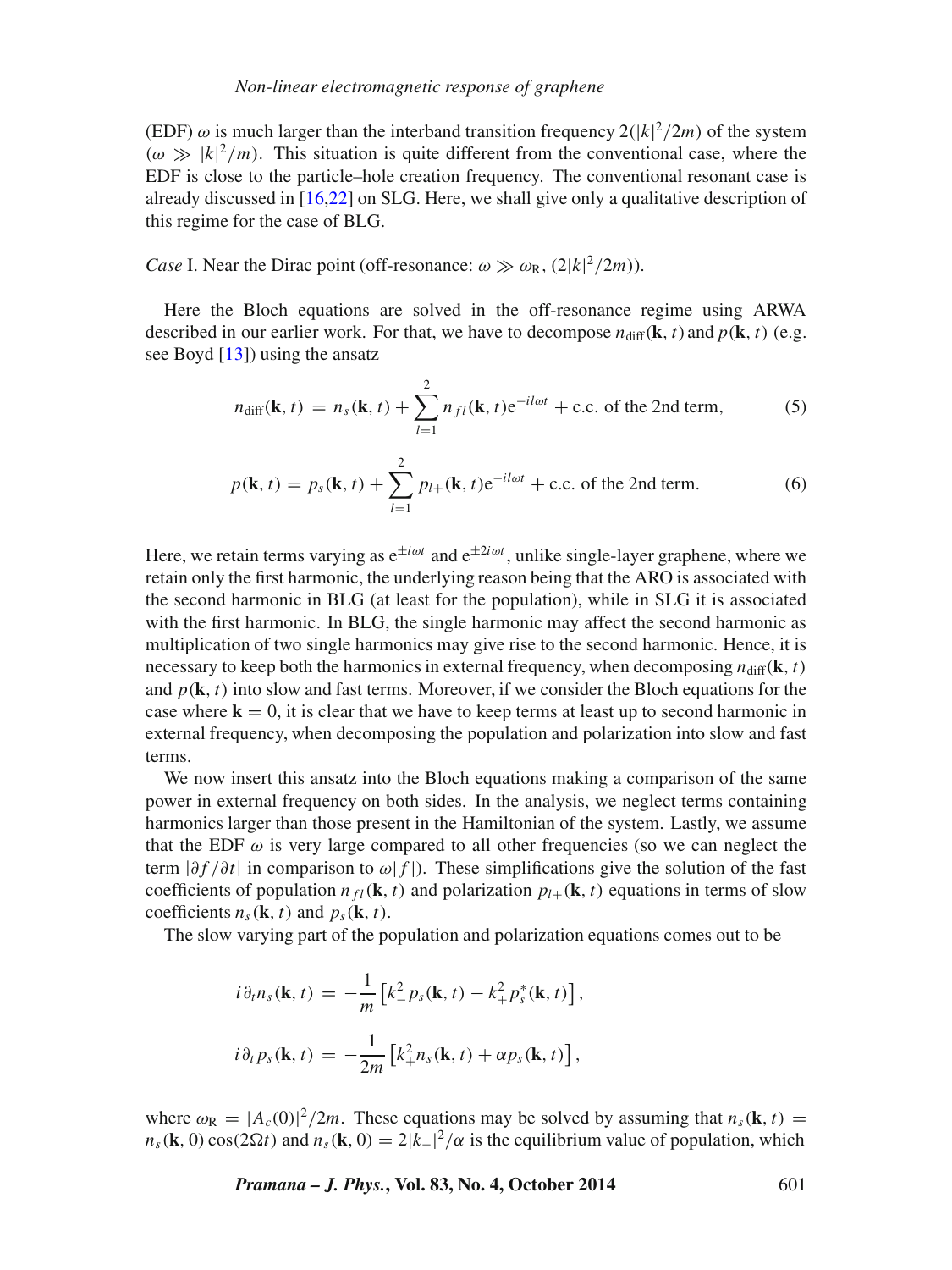can be determined in mean-field approximation. This gives the solution for the slow part of polarization,

$$
p_s(\mathbf{k}, t) = \frac{k_+}{2k_-} \left[ \cos(2\Omega t) + i \frac{4m\Omega}{\alpha} \sin(2\Omega t) \right],
$$
  

$$
\Omega = \left[ \left( \frac{|k|^2}{2m} \right)^2 + \frac{\left( \omega_{\rm R}^2 + 4 \frac{|k|^2 \omega_{\rm R}}{m} \right)^2}{4\omega^2} \right]^{1/2}, \quad \alpha = \left( \frac{2m\omega_{\rm R}^2}{\omega} + \frac{8|k|^2 \omega_{\rm R}}{\omega} \right).
$$

 $\Omega_{ARWA}^{BLG}$  (=2 $\Omega$ ) is the generalized anomalous Rabi frequency for BLG in off-resonance. Exactly at Dirac point,  $\mathbf{K} = 0$ , the anomalous Rabi frequency comes out to be equal to,  $\Omega_{\text{ARF}} = \omega_{\text{R}}^2/\omega$ , where  $\omega_{\text{R}} = |A_c(0)|^2/2m$ . This anomalous behaviour of Rabi frequency in off-resonance is attributed to pseudospin degree of freedom of BLG.

We may equally easily write the solution of Bloch eqs [\(3\)](#page-3-0) and [\(4\)](#page-3-1) in terms of slow coefficients  $p_s(\mathbf{k}, t)$  and  $n_s(\mathbf{k}, t)$  with the help of eqs [\(5\)](#page-4-0) and [\(6\)](#page-4-0) together with the fast coefficients.

*Case* II. Near-Dirac point (resonance case:  $v\omega \approx 2(|k|^2/2m)$ ).

This subsection describes the solution of Bloch equations in the resonance regime when *νω* is nearly equal to interband transition frequency. Here, there are two possible resonances – one is at the first harmonic in EDF, i.e. when  $\nu = 1$  and the second resonance occurs due to the frequency doubling effect, i.e. when  $\nu = 2$ . To solve the Bloch equations in the resonance case, we applied a rotating wave approximation [\[13,](#page-19-15)[15\]](#page-19-11) well known in the context of two-level atomic systems in quantum optics. Mischenko [\[22\]](#page-20-7) has also studied the phenomenon of Rabi oscillations for SLG in the case of small detuning,  $\Delta$ , which is the difference between EDF and interband transition frequency of the system. His study shows a saturation behaviour of current density. In the case of small detuning, for BLG, the conventional Rabi frequency at the single harmonic (in which case,  $\Delta \ll (\omega - 2(|k|^2/2m))$  and due to the frequency doubling effect (in which case,  $\Delta \ll (2\omega - 2(|k|^2/2m))$ , is given by, respectively,

$$
\Omega_{\omega} = \left[ \Delta^2 + 2 \frac{|k|^2 \omega_{\rm R}}{m} \right]^{1/2}, \ \Omega_{2\omega} = \left[ \Delta^2 + \omega_{\rm R}^2 \right]^{1/2},
$$

 $\Delta = (\nu \omega - 2(|k|^2/2m))$ , where  $\nu = 1, 2$ , respectively, for the first and second harmonic resonance (figure [2\)](#page-6-0). In passing, we note that we have used complex exponential timevarying vector potentials, as opposed to real sinusoidal ones used by Mishchenko [\[22\]](#page-20-7). These two approaches are equivalent, when we consider linear equations but, for nonlinear systems such as the one we consider here, they are different. While Mischenko's approach has the appeal that it uses a physical real electric field, our approach has the appeal that the model with complex vector potentials (the Hamiltonians are real of course) is able to map the graphene system at resonance to the two-level system with the Rabi frequency given by the textbook value which depends on the electric field alone (it does not vanish in some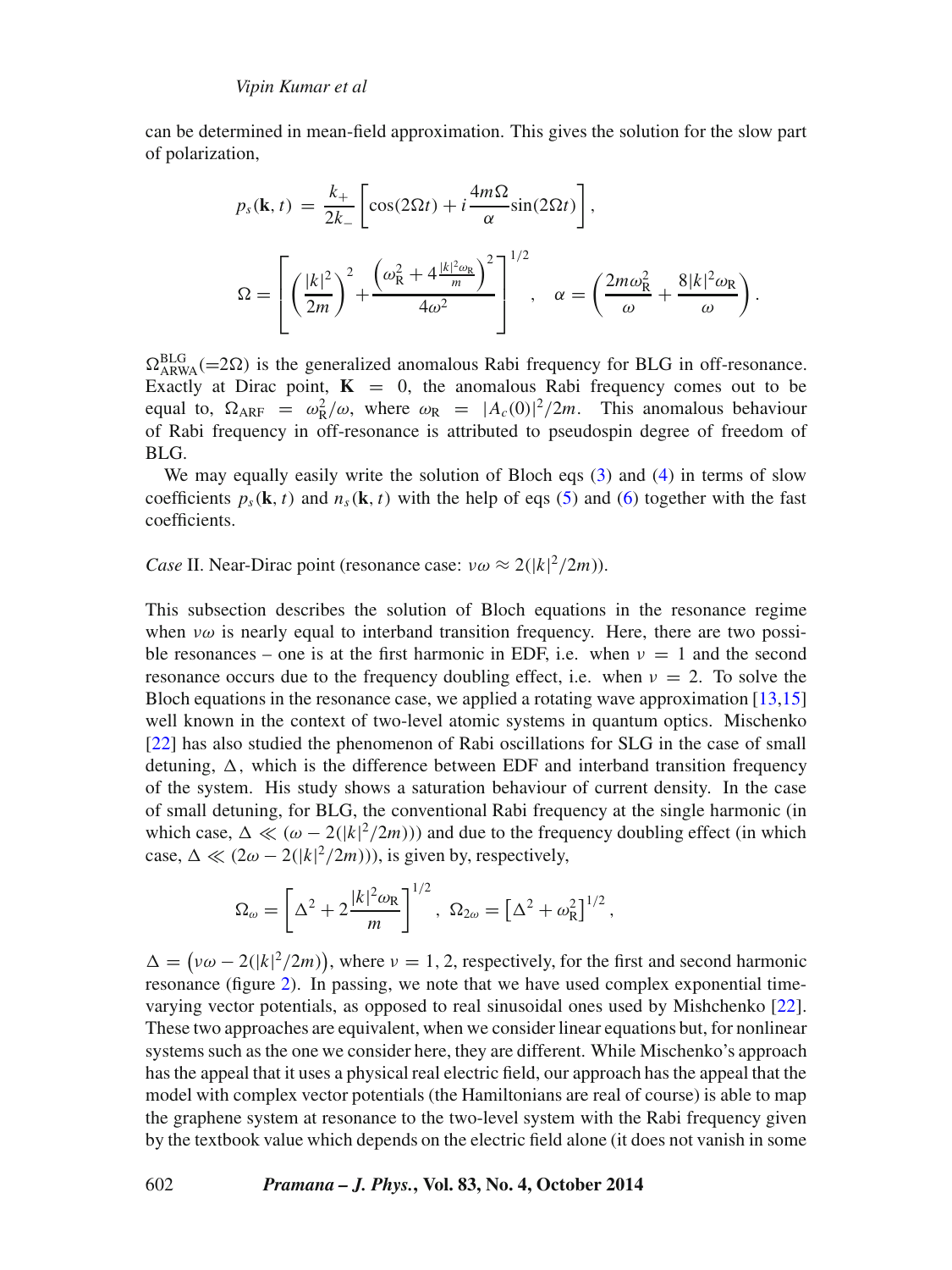<span id="page-6-0"></span>

**Figure 2.** (a) Schematic of the effective Rabi frequency,  $\Omega$  vs. band energy,  $e_k$  =  $v_F|k|$  for single-layer graphene. In all the three plots, there is one anomalous Rabi frequency (ARF) close to  $e_k = 0$ . For a single layer, there is one conventional Rabi frequency (CRF) at  $ω = 2e_k$ . (**b**) Schematic of the effective Rabi frequency, Ω vs. band energy,  $e_k = |k|^2 / 2m$  for BLG. In addition to one ARF, two resonances (CRFs) are possible, one is at single harmonic ( $\omega = 2e_k$ ) and the other is at second harmonic ( $2\omega = 2e_k$ ) in external driving frequency. (c) Schematic of the effective Rabi frequency,  $\Omega$  vs. band energy,  $e_k = v_0^3 |k|^3 / \gamma_1^2$  for trilayer graphene. In addition to one ARF, three resonances are possible at values of  $e_k$  determined by  $v\omega = 2e_k$ ,  $\nu = 1, 2, 3$ . The ARF plot near  $e_k = 0$  gets flatter as the number of layers increases. Vertical axes (ordinates) are exaggerated for clarity. The analytical formulae behind these plots are given in Appendix [B.](#page-18-0)

situations unlike Mishchenko's). Furthermore, our approach of using time-varying complex exponentials renders calculations involving higher harmonics (which is the norm in BLG and MLG) quite easy and elegant unlike what would be the case had we insisted on using real fields.

## <span id="page-6-1"></span>2.4 *Current density in BLG*

In this section, we discuss how to calculate the current density in ARWA regime. It is the current that is gauge-invariant and experimentally accessible. Using continuity equation  **·<b>J**(**r***,t*) = −*∂*<sub>*t</sub>* $\rho$ (**r***,t*), quantum kinetic equation *ih*∂<sub>*t*</sub> $\rho$ (**r**,*t*) = [ $\rho$ (**r**,*t*), *H*] and Fourier</sub>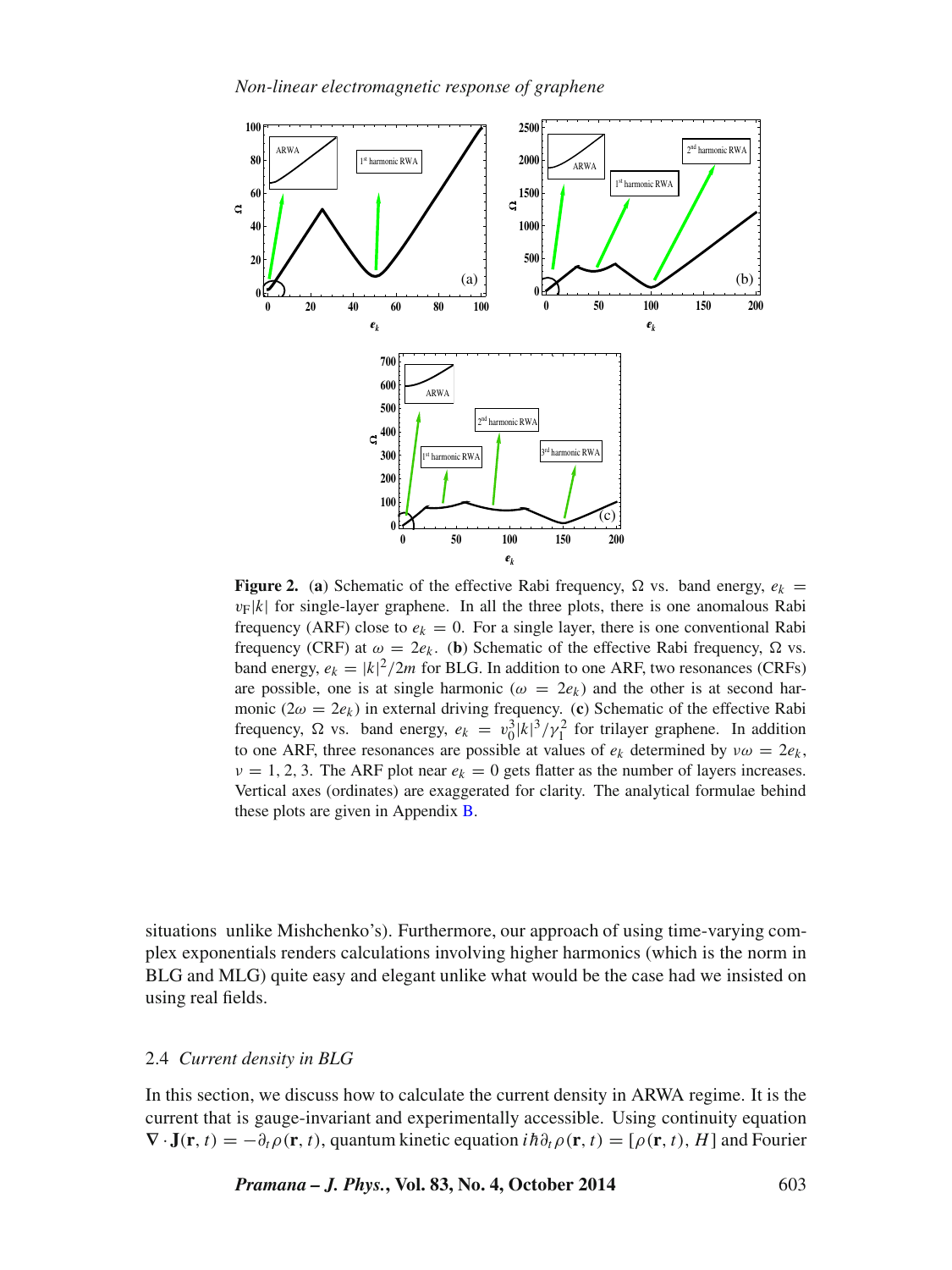transform it, we may write the formula of current density for BLG in momentum space as (the average current is independent of position),

$$
\langle \mathbf{J}(t) \rangle = \frac{1}{2\pi m} \sum_{k} \left[ - \left( (k_- - A_c^*(t)) p(\mathbf{k}, t) + \text{h.c.} \right) \right] \hat{x}
$$

$$
+ i \frac{1}{2\pi m} \sum_{k} \left[ \left( (k_- - A_c^*(t)) p(\mathbf{k}, t) - \text{h.c.} \right) \hat{y} \right].
$$

Inserting the value of  $p(\mathbf{k},t)$ , writing  $k_{\pm} = |k|e^{\pm i\theta_k}$  and performing integration over  $\theta_k$ , all the terms drop out except the terms which oscillate with the first harmonic in external applied field. Therefore, in the low-energy approximation, we may write the current density in frequency domain to exhibit a threshold behaviour.

$$
j_x^s(\omega')|_{ARWA} \approx -\frac{A}{16\pi^2} \frac{\omega^2 A_c(0)}{32\omega_R^3} \left(\omega' - \frac{\omega_R^2}{\omega}\right) \theta \left(\omega' - \frac{\omega_R^2}{\omega}\right).
$$

Near the threshold, when  $\omega' \approx \omega_R^2/\omega$ , the current density exhibits a linear behaviour (figure [3a](#page-8-0)). The exponent at the threshold of induced current in BLG is thus found to be equal to unity, whereas in SLG, this exponent has been computed [\[11\]](#page-19-8) to be equal to 1*/*2. The current density in both resonance cases is found to be

$$
j_x^s(\omega')|_{\text{RWA},\omega} \approx \frac{A}{64\pi^2} \frac{A_c(0)}{\pi} \frac{\omega}{\sqrt{\omega'^2 - 2\omega\omega_{\text{R}}}},
$$
  

$$
j_x^s(\omega')|_{\text{RWA},2\omega} \approx \frac{A}{16\pi^2 m} \frac{A_c^4(0)}{8A_c^*(0)} \frac{1}{\sqrt{\omega'^2 - \omega_{\text{R}}^2}}.
$$

The asymptotic forms of the current density in time domain in ARWA and RWA can be written as (figure [3b](#page-8-0))

<span id="page-7-0"></span>
$$
j_x^s(t)|_{\text{ARWA}} \approx \beta \frac{e^{-i(\omega_{\text{R}}^2/\omega)t}}{t^2},\tag{7}
$$

<span id="page-7-1"></span>
$$
j_x^s(t)|_{\text{RWA},\omega} \approx \gamma \frac{\cos(\sqrt{2\omega\omega_{\text{R}}}t) - \sin(\sqrt{2\omega\omega_{\text{R}}}t)}{\sqrt{t}},\tag{8}
$$

$$
j_x^s(t)|_{\text{RWA},2\omega} \approx \lambda \frac{\cos(\omega_{\text{R}}t) - \sin(\omega_{\text{R}}t)}{\sqrt{t}},\tag{9}
$$

<span id="page-7-2"></span>where  $\beta$ ,  $\gamma$  and  $\lambda$  are constants that fit the dimension of current density. So, it is obvious from eq. [\(7\)](#page-7-0) that the slow part of the current density in off-resonance oscillates with the threshold frequency  $\omega_R^2/\omega$  where the amplitude exhibits a power-law decay  $t^{-2}$ , whereas eqs [\(8\)](#page-7-1) and [\(9\)](#page-7-2) reveal that the slow part of the current density in RWA shows two different types of threshold behaviour, one is at the first harmonic and the other at the second harmonic in the external frequency. The corresponding Rabi frequencies are  $(2\omega\omega_R)^{1/2}$ and  $\omega_R$ , respectively. The current density in both RWA cases has an amplitude that has a power-law decay of the form *t* <sup>−</sup>1*/*2.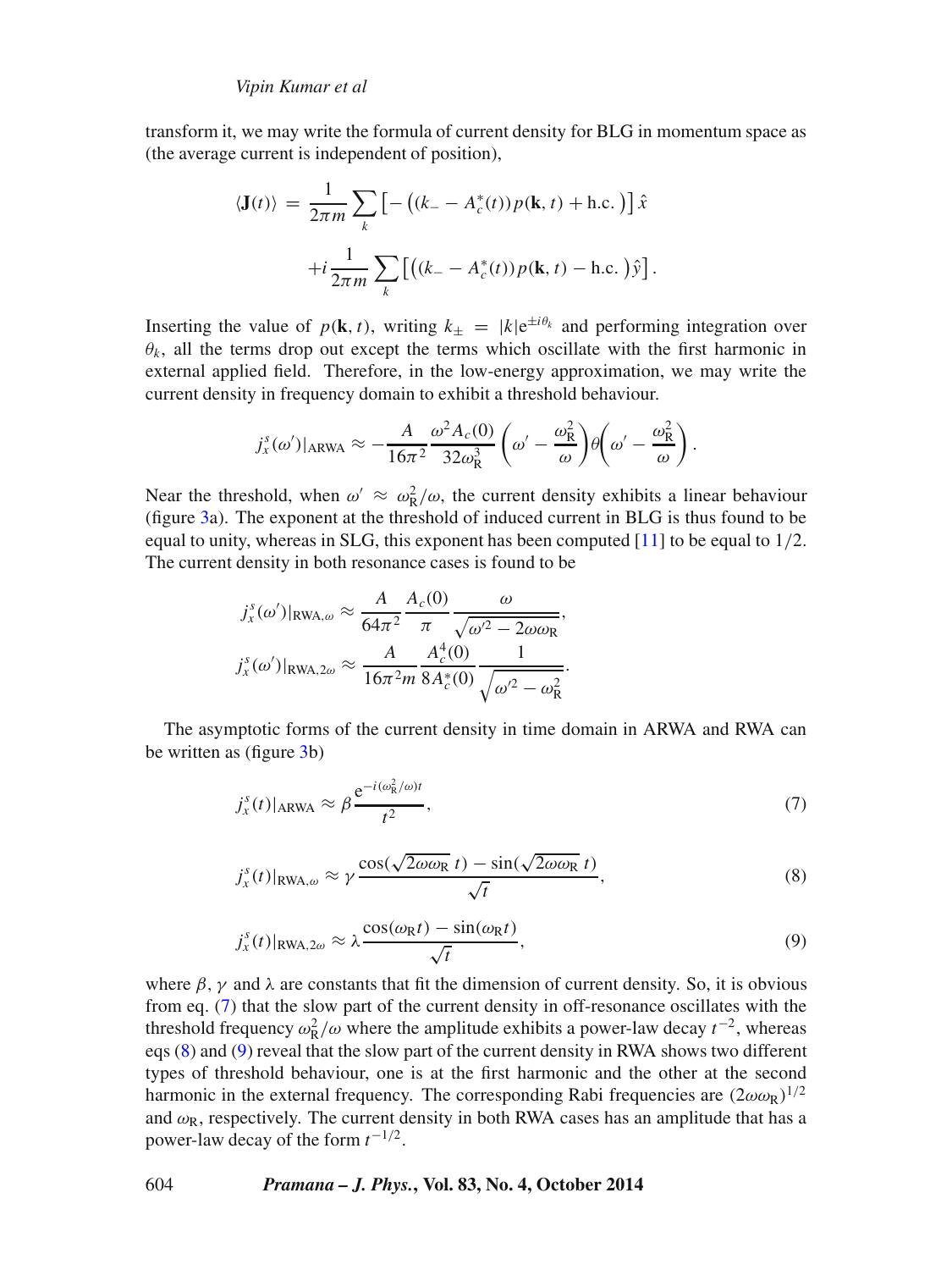<span id="page-8-0"></span>

**Figure 3.** (a) Schematic of the variation of the slow part of the current density  $j(\omega')$ with frequency  $\omega'$  of BLG (blue solid curve) for zero-detuned Rabi frequency,  $\omega_R = 1$ in arbitrary units. The slow part of the current density exhibits threshold behaviour at the anomalous Rabi frequency,  $\omega_R^2/\omega$ . Near threshold, the current density exhibits linear behaviour unlike SLG [\[11\]](#page-19-8) (red dashed curve), where the current is proportional to the square root of the deviation from the resonant frequency (red dashed curve shown in the inset of the diagram). (**b**) This plot shows the variation of current density  $j(t)$ with *t*. The solid black curve shows ARO in the time domain. The solid red and dashed blue lines show the first and second harmonic RWA case, respectively. The frequency associated with solid red and dashed blue curves are  $\sqrt{2\omega\omega_R}$  and  $\omega_R$ , respectively.

# **3. Numerical simulation of the problem**

In this section, we present a fully numerical simulation of the Bloch equations. Numerical simulation affirms the findings of the other sections discussed so far. We have employed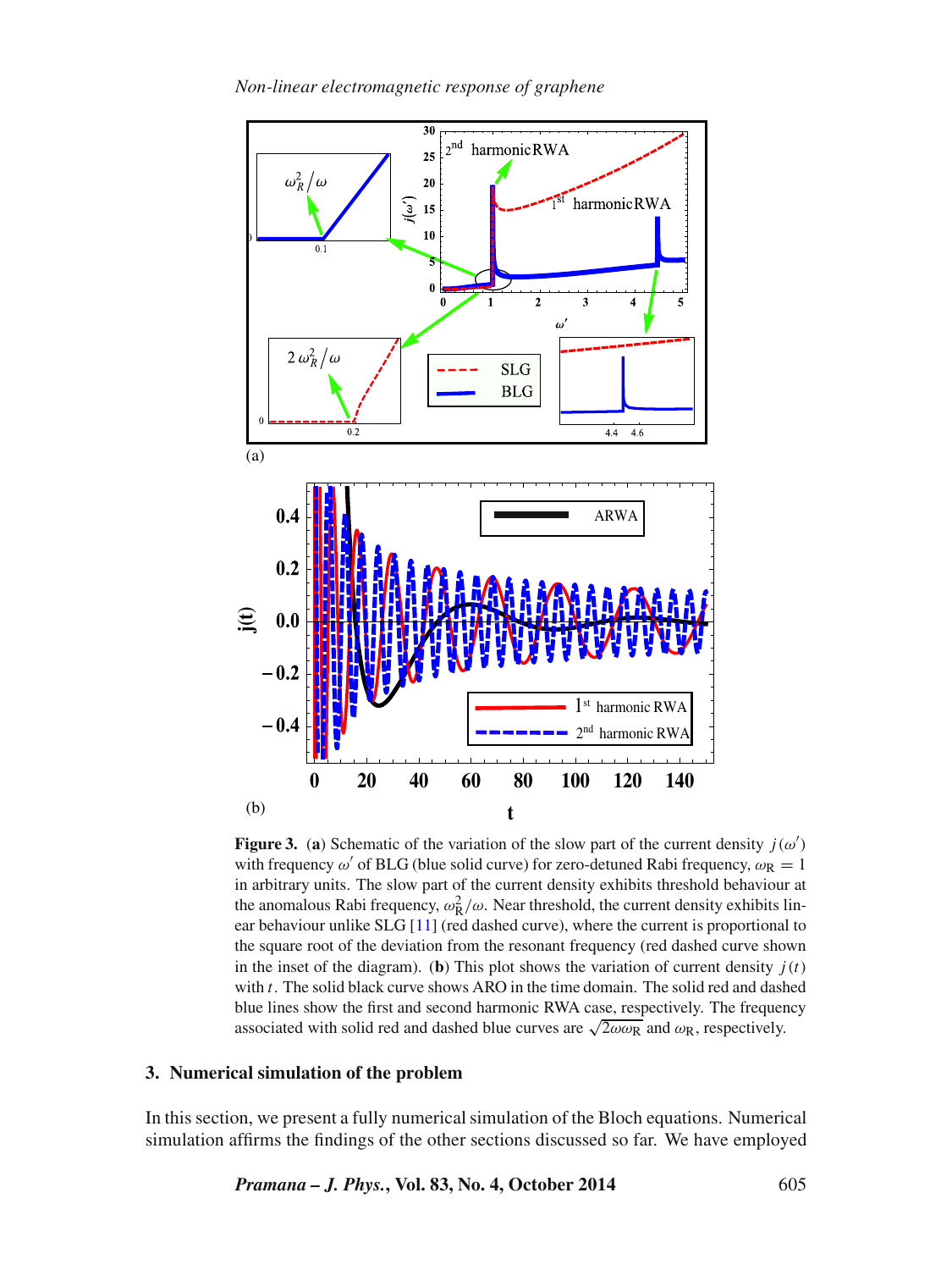<span id="page-9-0"></span>![](_page_9_Figure_1.jpeg)

**Figure 4.** (a) Schematic of the variation of the anomalous Rabi frequency vs.  $\omega_R^2$  (= |*Ac(*0*)*| <sup>4</sup>*/*4*m*2*)* <sup>∼</sup> square of the intensity of the applied field. The ARF found analytically (solid black line) is in good agreement with the numerical simulation (red dots). (**b**) It shows the slow as well as rapidly (inset) varying part of polarization  $p(\mathbf{k}, t)$ vs. time *t*. For plotting purposes, we have chosen the parameters  $(k_1/\sqrt{2m}) = 0$ ,  $(A_c(0)/\sqrt{2m}) = 10$  and  $\omega = 2000$ , in arbitrary units. The frequency obtained from plot (**b**) is in complete agreement with analytical expectations.

the NDSolve routine of *Mathematica* to generate the plots of population and polarization with respect to time. The analytical (black line) anomalous Rabi frequency is in excellent agreement with the numerical simulation (red dots) (figure [4a](#page-9-0)). Far from resonance, the slow part of polarization oscillates exactly with the ARF that matches with the frequency inferred from numerical simulations (figure [4b](#page-9-0)). Figure [5](#page-9-1) shows the numerical solution of Bloch equations in first harmonic resonance for population and polarization, respectively. The frequency of oscillation determined from the plot is consistent with the analytical result.

<span id="page-9-1"></span>![](_page_9_Figure_4.jpeg)

**Figure 5.** (**a**) and (**b**) Schematic of the slow- as well as rapidly-varying population,  $n_{diff}(\mathbf{k}, t)$  and polarization  $p(\mathbf{k}, t)$ , respectively vs. time *t* at first harmonic resonance. The frequency of oscillation matches with the expectations from analytical solution. To plot, we have chosen the parameters,  $(k_-/\sqrt{2m}) = 10$ ,  $(A_c(0)/\sqrt{2m}) = 1$  and  $\omega = 200$ .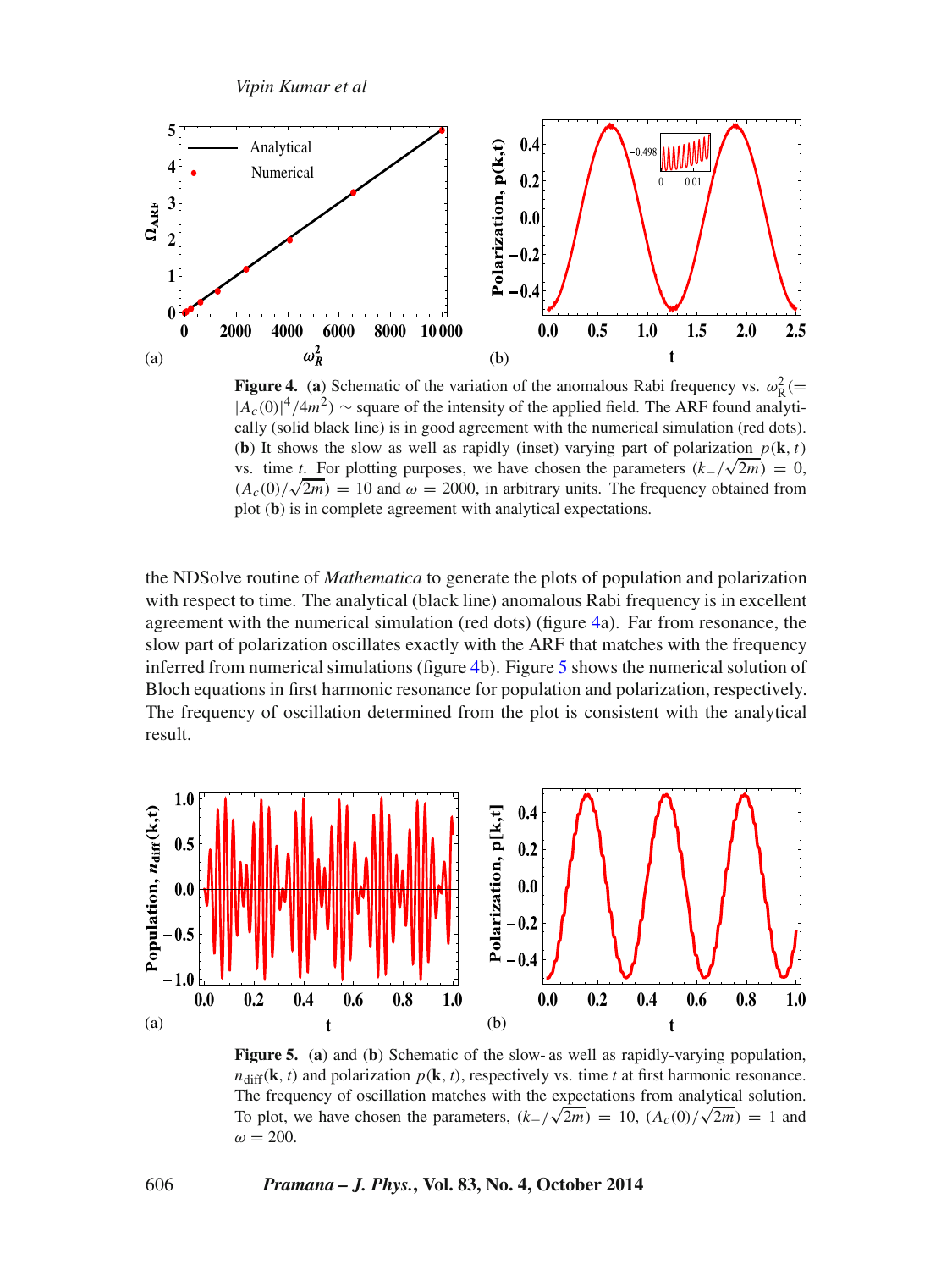## **4. Rabi oscillations in twisted BLG**

The earlier sections dealt with the phenomenon of Rabi oscillations in intrinsic BLG. This section describes the same phenomenon, when relative twisting between layers in BLG has been taken into account. Twisting, also called stacking defect, is unique to graphene with two or more layers. Twisted BLG shows drastically different electronic properties from that of AB-stacked BLG, as we have already mentioned in [§1.](#page-0-0) We show that the ARF strongly depends on twist angle, and this dependence is most prominent for weak applied fields.

#### 4.1 *Hamiltonian of twisted BLG*

The effective low-energy Hamiltonian of twisted BLG can be described by the twocolumn matrix as given below [\[7](#page-19-5)[,35](#page-20-8)[,36\]](#page-20-9).

<span id="page-10-0"></span>
$$
H_{2,\text{twist}}^{\text{eff}} = -\frac{2v_{\text{F}}^2}{15\tilde{t}_{\perp}} \left( \frac{0}{k_+^2 - (\Delta K_+/2)^2} \right),\tag{10}
$$

where  $k_{\pm} = k_x \pm ik_y$ ,  $\Delta K_{\pm} = \Delta K_x \pm i \Delta K_y$ ,  $v_F$  and  $\tilde{t}_\perp$  are the Fermi velocities of the carriers and interlayer coupling, respectively.  $\Delta K_x$  and  $\Delta K_y$  define the relative shift between the corresponding Dirac points of the twisted BLG. Unlike in untwisted BLG, the band minimum in twisted BLG splits up into two and shows a linear band spectrum in the vicinity of these points (figure [6\)](#page-11-0). Expanding Hamiltonian eq. [\(10\)](#page-10-0) near  $(\Delta K_{+}/2)$  by defining  $k_{\pm} = q_{\pm} + (\Delta K_{\pm}/2)$ , keeping terms up to quadratic in q, Hamiltonian eq. [\(10\)](#page-10-0) reduces to the following form:

<span id="page-10-1"></span>
$$
H_{2,\text{twist}}^{\text{eff}} = -\frac{2v_{\text{F}}^2}{15\tilde{t}_{\perp}} \left( \frac{0}{q_+^2 + q_+ \Delta K_+} \frac{q_-^2 + q_- \Delta K_-}{0} \right). \tag{11}
$$

Using Hamiltonian eq. [\(11\)](#page-10-1) and following the same process as described in Case (I) of [§2.3,](#page-3-2) we can find anomalous Rabi frequency in off-resonance case as given below:

<span id="page-10-2"></span>
$$
\Omega_{\text{ARWA}} = 2\sqrt{E_k^2 + \frac{\left(\frac{|\alpha A_c^2(0)|^2}{\omega} + \frac{2\alpha^2}{\omega} |(2q_+A_c(0) + A_c(0)\Delta K_+)|^2\right)^2}{4}},\qquad(12)
$$

where  $E_k(\pm) = \pm |q^2 + q - \Delta K_-|$  is the energy eigenvalue of the twisted BLG and  $\alpha = 2v_F^2/15\tilde{t}_\perp$ . Equation [\(12\)](#page-10-2) gives the anomalous Rabi frequency near the shifted Dirac points in twisted BLG. If twist  $\Delta K = 0$ , we can get back the anomalous Rabi frequency of bilayer graphene without twist. Exactly at the shifted Dirac point, eq. [\(12\)](#page-10-2) reduces to

$$
\Omega_{\text{ARF}} = \left[ \frac{\omega_{\text{R}}^2}{\omega} + \frac{2\omega_{\text{R}}}{\omega} \alpha |\Delta K|^2 \right].
$$

The variation of anomalous Rabi frequency at the shifted Dirac point with an external applied field and with the twist angle is clearly shown in the density plot in figure [7.](#page-11-1) It is seen that the anomalous Rabi frequency depends sensitively on the twist for weak applied fields (small  $\omega_R$ ).

*Pramana – J. Phys.***, Vol. 83, No. 4, October 2014** 607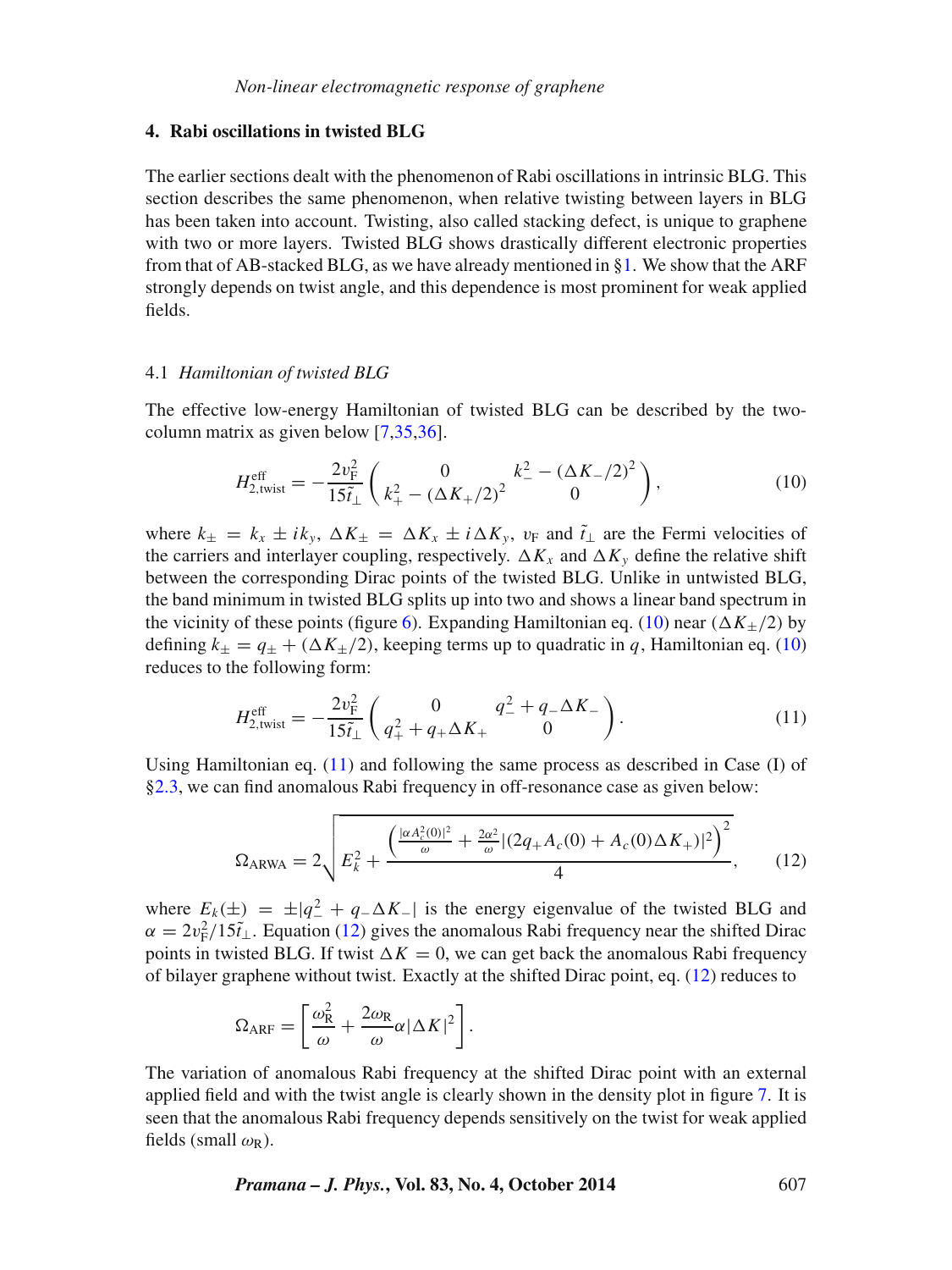<span id="page-11-0"></span>![](_page_11_Figure_1.jpeg)

**Figure 6.** Schematic diagrams of band structure of twisted BLG: (a) for  $q = K +$  $\Delta K/2$  and (**b**)  $q = K - \Delta K/2$ . In the presence of twist, the Dirac point splits up into two Dirac points and shift by  $\pm \Delta K/2$ . For plotting purposes, we have taken the parameters:  $v_F|\Delta K| = 1.56$  eV, twist angle  $\theta = 10^\circ$  and  $t_\perp = 0.22$  eV.

We have also solved the Bloch equations of twisted BLG in the resonant case. A similar process is adopted to solve the Bloch equations as described in Case  $(II)$  of [§2.3.](#page-3-2) The conventional Rabi frequencies near the first and second harmonic resonances are found to be, respectively,

$$
\Omega_{\omega} = \sqrt{\Delta^2 + \omega_R (\alpha |q_+|^2 + \alpha |\Delta K_-|^2 + \alpha q_+ \Delta K_- + \alpha q_- \Delta K_+)},
$$
  
\n
$$
\Omega_{2\omega} = \sqrt{\Delta^2 + \omega_R^2},
$$
  
\n
$$
\Delta = \omega - 2E_k, \quad E_k = |\alpha q_-^2 + \alpha q_- \Delta K_-|, \quad \omega_R = \alpha |A_c(0)|^2, \quad \alpha = \frac{2v_F^2}{15\tilde{t}_\perp}.
$$

<span id="page-11-1"></span>![](_page_11_Figure_5.jpeg)

**Figure 7.** This density plot shows dimensionless anomalous Rabi frequency  $\Omega_{\text{ARF}}/\omega$ vs.  $ω$ <sub>R</sub>/*ω* and *ξ*(=  $hα|ΔK|<sup>2</sup>/ω$ ) at the shifted Dirac point. It is clear from the figure that twisting is prominent for weak applied fields. The value of  $\hbar\Omega_{\text{ARF}}$  for red, green and blue colours are  $3.7 \times 10^{-5}$ ,  $1.84 \times 10^{-4}$  and  $2.97 \times 10^{-4}$  eV, respectively, at a fixed value of  $\xi = 1.5$ .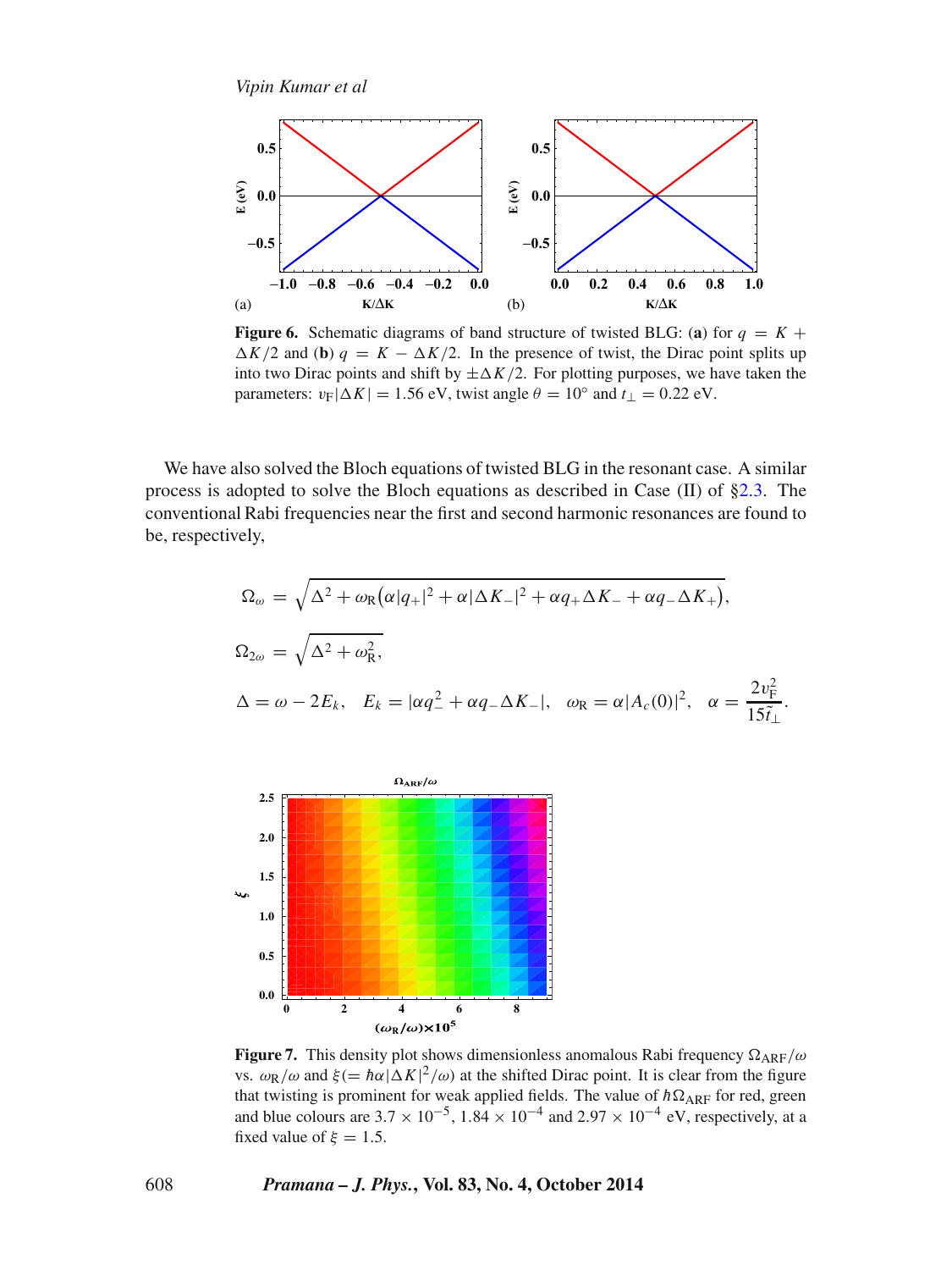## *Non-linear electromagnetic response of graphene*

| $ E  = 230$ KV/CIII.             |                      |                       |                       |
|----------------------------------|----------------------|-----------------------|-----------------------|
|                                  | Unit $(eV)$          |                       |                       |
| Energy                           | <b>SLG</b>           | <b>BLG</b>            | <b>TBLG</b>           |
| $\hbar \omega_{\rm R}^2/\omega$  | $1.4 \times 10^{-4}$ | $1.78 \times 10^{-7}$ | $8.8 \times 10^{-8}$  |
| $\hbar\omega_{\rm R}$            | $1.3 \times 10^{-2}$ | $4.69 \times 10^{-4}$ | $1.05 \times 10^{-4}$ |
| $\hbar\Omega_{\text{ARF}}$       | $2.8 \times 10^{-4}$ | $1.78 \times 10^{-7}$ | $5.02 \times 10^{-5}$ |
| $\hbar(\hbar\alpha \Delta K ^2)$ |                      | $\Omega$              | 2.9                   |
| $\hbar\omega$                    | 1.24                 | 1.24                  | 1.24                  |

<span id="page-12-0"></span>**Table 1.** Realistic values of various energy scales in monolayer, bilayer and twisted BLG are shown. The numerical values of all parameters are determined at a fixed value of external frequency,  $\omega = 6\pi \times 10^{14}$  rad/s and an applied electric field,  $|E| = 250 \text{ kV}$ /cm.

Similar to BLG, twisted BLG also shows harmonic resonances. Twist has effect only on first harmonic resonance while second harmonic resonance is not affected by twisting as we can see from eq. [\(11\)](#page-10-1). We just saw that the anomalous Rabi frequency is greatly affected by the twist, whereas conventional Rabi frequency is less affected. This is because at resonance *q* is not small, rather it is given by the condition  $2|\alpha q_-^2 +$  $\alpha q$ <sup>−</sup> $\Delta K$ <sup>−</sup>| =  $\omega$ . Thus, we see that while the anomalous Rabi frequency with twist is  $\alpha \omega_R$ for small fields and  $\propto \omega_R^2$  without twist, the conventional Rabi frequency continues to have the form  $\propto \sqrt{(\cdot \cdot) + \omega_{\mathbb{R}}(\cdot \cdot)}$ , both with and without twist.

Lastly, we examine the effect of a small voltage between layers. The low-energy electronic spectrum of twisted BLG in the presence of a small bias (voltage) ( $V \ll v_F|\Delta K|$ ) between the layers has already been discussed by Lopes *et al* [\[7\]](#page-19-5). They found that the system continues to be gapless and the dispersion is linear with the same Fermi velocity as twisted bilayer without bias, but the Dirac points shift vertically by ∼ ±*V /*3. Thus, our predictions for the anomalous Rabi frequency in this case are unchanged. A comparison of the various parameters in single-layer, bilayer and twisted bilayer graphene is given in table [1.](#page-12-0)

So far, we have ignored long-range Coulomb interactions. A natural question that one can pose next is – how would these predictions be affected by the inclusion of long-range Coulomb interactions? This is especially important in doped systems where a finite density of carriers is present, bearing in mind also that in graphene, screening is weak. The theoretical analysis and interpretation of experimental data are complicated in such a situation. To avoid this, we work with undoped systems and probe the phenomena of anomalous Rabi oscillations using pump–probe experiments. Here, a small density of carriers are created transiently, which means that the dominant effect is the same as what has been discussed in the earlier supporting papers. Therefore, even though the phenomenon of ARO may be modified by including many-body effects, it will still remain a defining characteristic of systems possessing pseudospin. A detailed theoretical analysis of the pump– probe experiment is given in [\[37\]](#page-20-10).

#### **5. Multilayer graphene**

Here, we describe how to generalize the ideas of the previous discussion to *n*-layer graphene, also known as multilayer graphene (MLG) [\[29\]](#page-20-4). MLG can be formed by the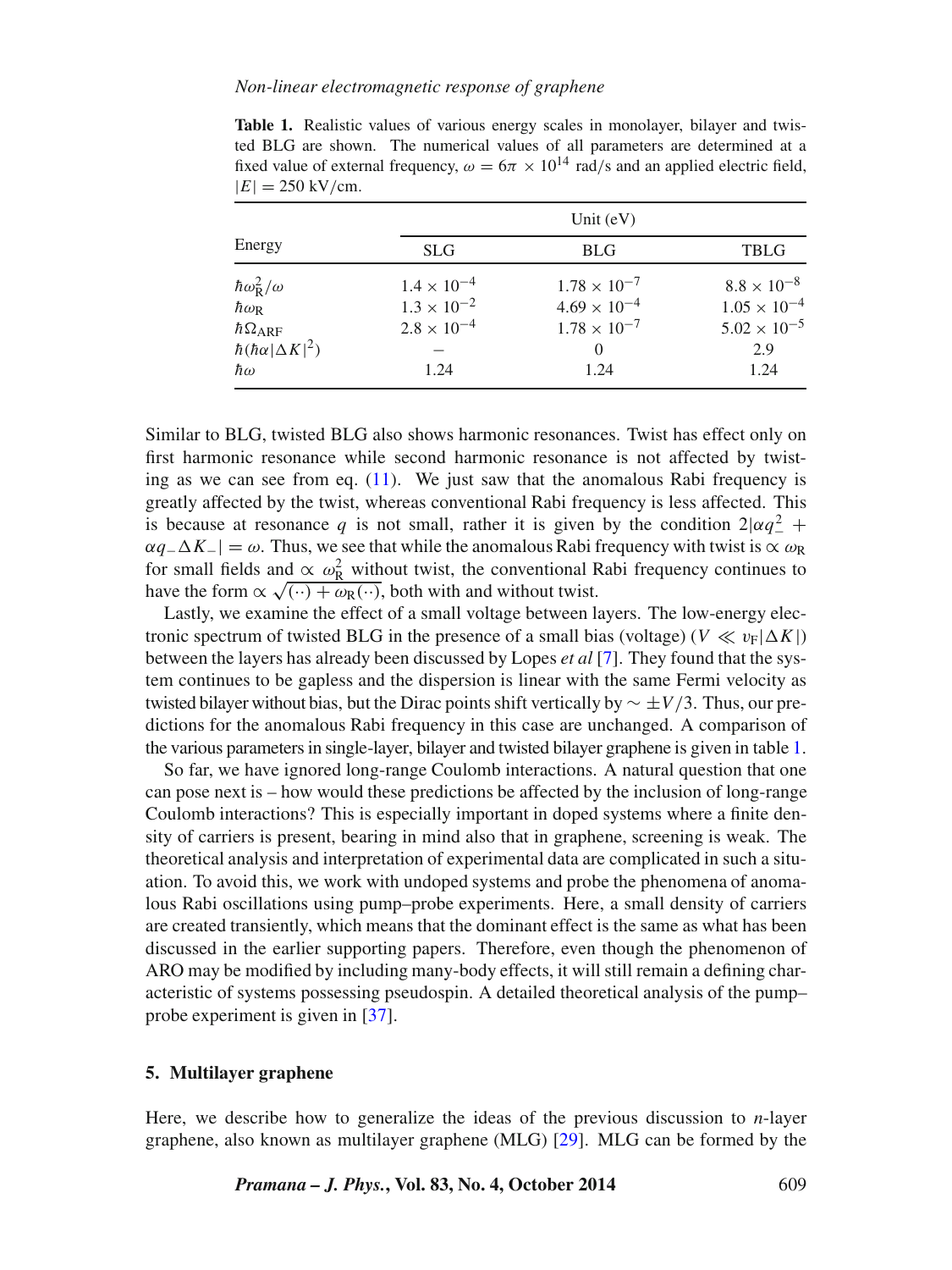stacking of single graphene sheets one above the other – either in ABAB... arrangement (Bernal stacking) or ABCABC... pattern (rhombohedral stacking) (see figure [8\)](#page-13-0). For the present discussion, Bernal stacking is considered. These layers are weakly coupled by Van der Waals force. In terms of second quantization, the effective low-energy Hamiltonian for *n*-layer graphene [\[4,](#page-19-3)[38](#page-20-11)[,39\]](#page-20-12) may be written as

$$
H_n = \lambda \sum_{\mathbf{k}} \sum_{j=1}^{n-1} \left[ K_-^n c_{\mathbf{A}j}^\dagger(\mathbf{k}, t) c_{\mathbf{B}(j+1)}(\mathbf{k}, t) + \text{h.c.} \right],
$$

where  $\lambda = v_0^n / (-\gamma_1)^{(n-1)}$ ,  $K_- = k_- - A_c^*(0)e^{i\omega t}$ ,  $K_+ = K_-^*, k_\pm = k_x \pm i k_y$  $A_c(0) = (e/c)(A_x(0) + iA_y(0))$  is the complex vector potential which couples to MLG in the transverse gauge,  $(\nabla \cdot \mathbf{A} = 0)$ . The index *n* starts from  $n = 2, 3, 4, ...$  for two, three, four layers, respectively. The single layer  $n = 1$  is a special case, which we have already dealt with separately [\[11\]](#page-19-8). Nevertheless, we may recover the single-layer graphene Hamiltonian by setting  $n = 1$  and removing the summation and all the indices. The symbol '*j* ' denotes the effective interlayer hopping between non-dimer states through the dimer states. This is accomplished by coupling the *j*th layer to the  $(i + 1)$ th layer.

#### 5.1 *Bloch equations for n-layer graphene*

Following a procedure similar to the one described in [§2.2,](#page-3-3) Bloch equations are easily derived for MLG. Just as in BLG, here too, we define dynamical quantities such as population and polarization as shown below.

$$
N_{\nu \nu+1}(\mathbf{k},t) = \langle c_{A\nu}^{\dagger}(\mathbf{k},t)c_{A\nu}(\mathbf{k},t)\rangle - \langle c_{B(\nu+1)}^{\dagger}(\mathbf{k},t)c_{B(\nu+1)}(\mathbf{k},t)\rangle,
$$
  

$$
\pi_{\nu \nu+1}(\mathbf{k},t) = \langle c_{A\nu}^{\dagger}(\mathbf{k},t)c_{B(\nu+1)}(\mathbf{k},t)\rangle,
$$

<span id="page-13-0"></span>where the index  $\nu = 1, 2, \dots$  labels a layer in MLG. If  $\nu = 1$ , two graphene layers will be involved and if  $v = 2$ , three graphene layers will be involved and so on.

![](_page_13_Figure_8.jpeg)

**Figure 8.** Schematic diagrams of few-layer graphene crystal structure: (**a**) ABAB... arrangement (Bernal stacking) and (**b**) ABC.... arrangement (rhombohedral stacking). A and B correspond to green and black circles respectively.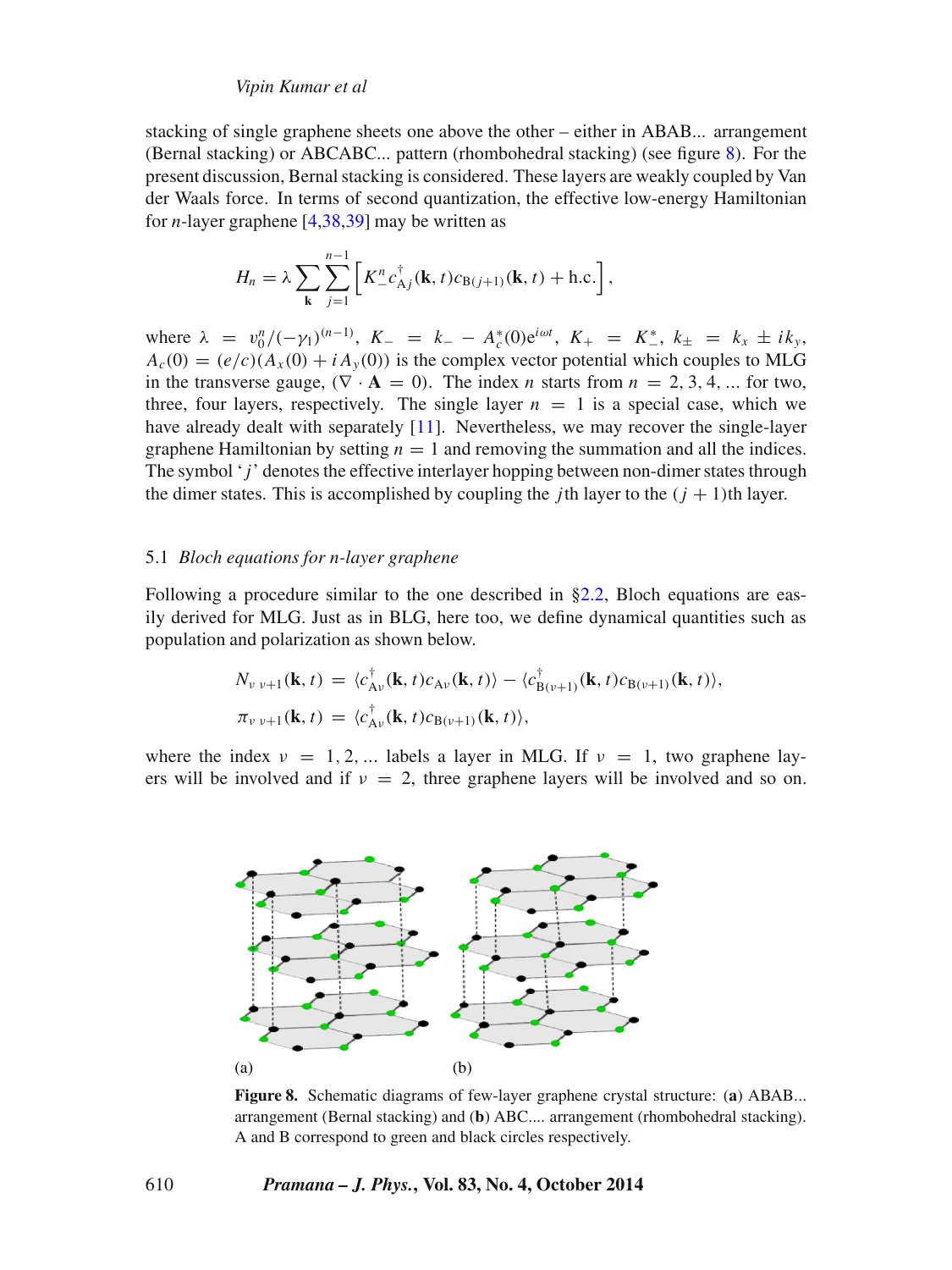The quantum kinetic equations for  $N_{v \ v+1}(\mathbf{k}, t)$  and  $\pi_{v \ v+1}(\mathbf{k}, t)$  of *n*-layer graphene read as

$$
i\partial_t N_{\nu \nu+1}(\mathbf{k}, t) = \lambda \left[ 2K_-^n \pi_{\nu \nu+1}(\mathbf{k}, t) - \text{h.c.} \right],
$$
  

$$
i\partial_t \pi_{\nu \nu+1}(\mathbf{k}, t) = \lambda K_+^n N_{\nu \nu+1}(\mathbf{k}, t).
$$

These are the coherent optical Bloch equations of multilayer graphene.

#### 5.2 *Solution of Bloch equations*

In the present case of *n*-layer graphene, we follow the same procedure as earlier for bilayer and work out the solutions at the Dirac point (far from resonance), near the Dirac point and finally close to resonance.

## *Case* I: At Dirac point,  $\mathbf{k} = 0$ .

At the Dirac point,  $\mathbf{k} = 0$ , the coupled Bloch equations for *n*-layer graphene may be solved using an ansatz,  $\pi_{v,v+1}(\mathbf{0},t) = \pi_{v,v+1,s}(\mathbf{0},t)e^{-in\omega t}$ . Making this substitution and performing a straightforward calculation, we may write the solution of Bloch equations

$$
N_{\nu \nu+1}(\mathbf{0}, t) = \frac{4\lambda (-A_c(0))^n}{n\omega} \pi_{\nu \nu+1, s}^*(\mathbf{0}, 0) \sin(\Omega_R t),
$$
  

$$
\pi_{\nu \nu+1, s}^*(\mathbf{0}, t) = \pi_{\nu \nu+1, s}^*(\mathbf{0}, 0) e^{-i\Omega_R t}, \ \Omega_R \approx n\omega + \Omega_{\text{ARF}}^{\text{NLG}},
$$

where  $\Omega_{\text{ARF}}^{\text{NLG}} = 2\omega_{\text{R}}^2 / n\omega$  is the generalized ARF for *n*-layer graphene at the Dirac point with which the slow part of polarization oscillates and  $\omega_R = \lambda |A_c(0)|^n$ . As we have been stressing, this ARF is observable only in systems that possess a pseudospin degree of freedom. One may see that while the ARO in polarization appears to be associated with the *n*th harmonic in the EDF  $\omega$  for *n*-layer graphene, in reality, the overall polarization  $p(\mathbf{0},t)$  is slowly varying on the scale of the EDF. However, the population does oscillate according to the *n*th harmonic in EDF.

*Case* II: Near the Dirac point (off-resonance,  $\omega \gg \omega_R$ ,  $\lambda |k|$ <sup>*n*</sup>).

Following [§2.3](#page-3-2) Case (I), we discuss how to solve the Bloch equations for *n*-layer graphene using the ARWA method discussed earlier. The main assumption involved in ARWA is that the EDF  $\omega$  is the largest frequency. In order to solve the Bloch equations, we decomposed population  $N_{\nu \nu+1}(\mathbf{k}, t)$  and polarization  $\pi_{\nu \nu+1}(\mathbf{k}, t)$  into slow- and fastvarying equations, as we did for BLG. But, this time the summation over *l* will run from  $l = 1$  to  $l = n$ . In SLG, AROs are observed at the level of first harmonic, whereas in BLG these are observed at second harmonic. Therefore, it forces us to keep all the harmonics in the case of *n*-layer graphene to see the ARO. Inserting these equations in the Bloch equations and following a process of [§2.3](#page-3-2) for off-resonance, we may easily write down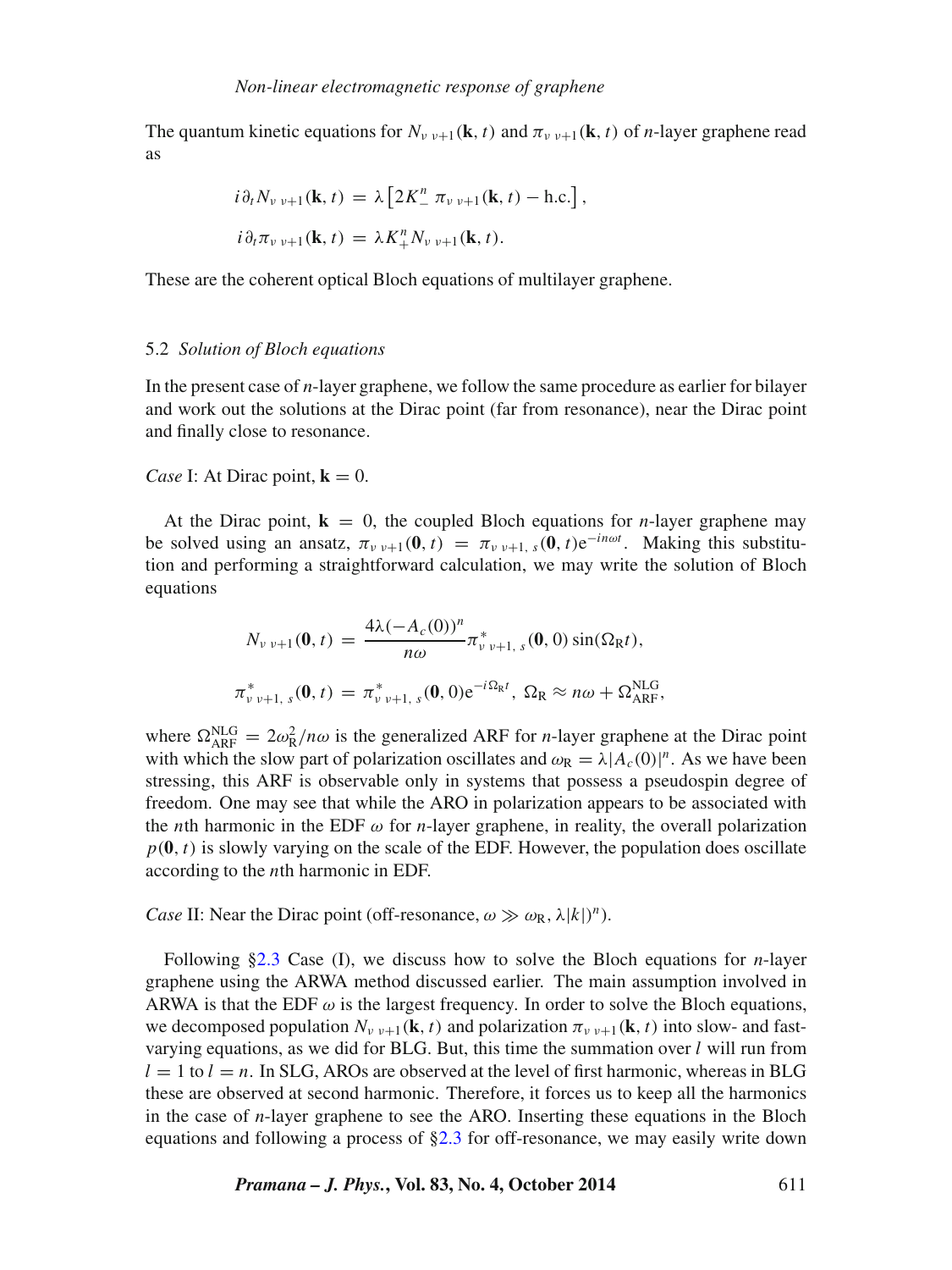the solution for the rapidly-varying polarization and population equations in terms of their slowly-varying coefficients. The slowly-varying part of population and polarization equation will be

$$
i\partial_t N_s(\mathbf{k}, t) = 2\lambda k_-^n \pi_s(\mathbf{k}, t) - 2\lambda k_+^n \pi_s^*(\mathbf{k}, t),
$$
  

$$
i\partial_t \pi_s(\mathbf{k}, t) = \lambda k_+^n N_s(\mathbf{k}, t) - 2\beta \pi_s(\mathbf{k}, t).
$$

With the help of these two equations and assuming that the solution for the slow part of population equation  $N_s(\mathbf{k}, t) = N_s(\mathbf{k}, 0) \cos(2\Omega t)$ , we may write the solution for the slow part of polarization as

$$
\pi_s(\mathbf{k}, t) = \pi_s(\mathbf{k}, 0) \left[ -i \frac{\beta}{\Omega} \cos(2\Omega t) + \sin(2\Omega t) \right],
$$
  
\n
$$
\Omega = \left[ \lambda^2 |k|^{2n} + \beta^2 \right]^{1/2}, \quad \beta = \sum_{l=1}^n \frac{(\lambda C_l^n)^2 |k|^{2(n-l)} |A_c(0)|^{2l}}{l\omega},
$$
\n(13)

where  $\Omega_{ARWA}^{NLG}$  (=2 $\Omega$ ) is the generalized anomalous Rabi frequency for *n*-layer graphene and  $\pi_s(\mathbf{k}, 0) = (-1)^n (k_+^n/2|k|^n)$  and  $N_s(\mathbf{k}, 0) = -((-1)^n \lambda |k|^n/\beta)$  are the equilibrium values of polarization and population, and may be determined in the mean-field approximations.

*Case* III: Near-resonance  $(\omega \approx 2\lambda |k|)^n$ .

This section deals with the solution of Bloch equations in the resonance case for small detuning,  $\Delta \ll (\nu \omega - 2\lambda |k|^n)$ , where  $\nu$  denotes the number of resonances present in the particular graphene system, i.e. if  $n = 1$  then  $\nu = 1$  and only one resonance will be present, for BLG  $n = 2$ , two resonances will occur. The one at  $\nu = 1$  occurs at single harmonic in EDF and the one at  $v = 2$  is due to a frequency doubling effect in BLG which is absent in SLG and so on. First, we write the Bloch equations in matrix form, then find the diagonalization matrix of the time-independent part of the Hamiltonian, thereafter use the appropriate substitutions to solve the Bloch equations (see Appendix [A\)](#page-16-0). The conventional Rabi frequency comes out to be

$$
\Omega_{\text{RWA}}^{\text{NLG}} = \sqrt{\Delta^2 + \omega_{\text{R}}^2}, \quad \omega_{\text{R}} = \lambda C_v^n |A_c(0)|^v |p|^{n-v}, \tag{14}
$$

where  $C_v^n = n! / v! (n - v)!$  are combinatorial factors.

#### 5.3 *Current density in n-layer graphene*

In order to compute the current density for *n*-layer graphene, we adopt a procedure similar to the one discussed in [§2.4](#page-6-1) for the case of BLG. We can derive a formula of current density of the *ν*th layer for MLG which will be of the form,  $\langle J_{\nu}(t) \rangle = J_{x} \hat{x} + J_{y} \hat{y}$ . Here  $J_x$ ,  $J_y$  are defined as  $J_{y,\pm} = J_x \pm i J_y$ , where  $J_{y,+}$  reads as

$$
\langle J_{\nu,+}(t)\rangle = \frac{2n\lambda}{2\pi} \sum_{\mathbf{k}} \sum_{l=0}^{n-1} C_l^{n-1} k_-^{n-1-l} (-A_c^*(0))^l e^{il\omega t} \pi_{\nu \nu+1}(\mathbf{k},t).
$$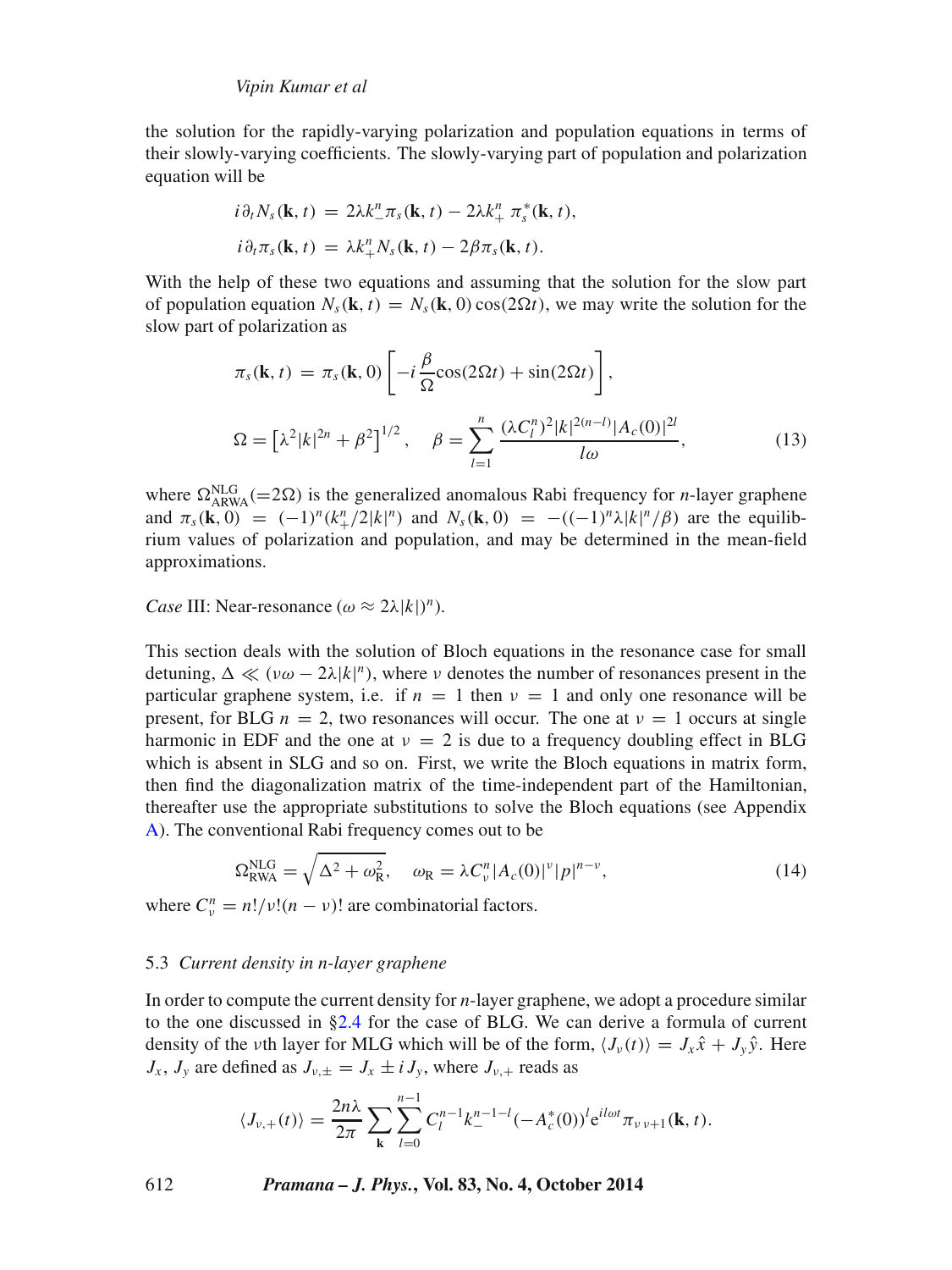Inserting the value of  $\pi_{\nu \nu+1}(\mathbf{k}, t)$  in the above equation gives

<span id="page-16-1"></span>
$$
\langle J_{\nu,+}(t) \rangle = -\frac{n\lambda}{\pi} \sum_{\mathbf{k}} \frac{(-1)^n |k|^n}{(-A_c^*(0))} \cos(\Omega_{ARWA}^{NLG} t) e^{-i\omega t}.
$$
 (15)

Equation [\(15\)](#page-16-1) is our basic equation to find the current density in *n*-layer graphene. In the low-energy approximation, the current density in frequency domain will be

<span id="page-16-2"></span>
$$
\langle J_{\nu,+}(\omega')\rangle = J_0 \left(\omega' - \frac{2\omega_{\rm R}^2}{n\omega}\right)^{n/2},\tag{16}
$$

where  $J_0$  is a constant that fits the dimension of current density. It must be stressed that the current density in eq. [\(16\)](#page-16-2) is valid only in low-energy approximations and near the threshold, when  $\omega' \approx 2\omega_R^2/n\omega$ . Moreover, eq. [\(16\)](#page-16-2) is not valid for  $n = 1$  (SLG) which is a special case already discussed in an earlier work. Nevertheless, we may calculate the current density directly by the general eq.  $(15)$ , even for  $n = 1$ .

#### **6. Conclusions**

In conclusion, the phenomenon of anomalous Rabi oscillations (ARO) in bilayer (with and without twist) and multilayer graphene was discussed in the presence of an intense electromagnetic field. As expected, we found that the anomalous Rabi frequency is highly sensitive to the low-energy band structure and therefore, depends strongly on the twist, whereas the conventional Rabi frequency, applicable near resonance which occurs far from the bottom of the bands, is much less affected by the twist. Thus, anomalous Rabi oscillations are useful barometers for studying low-energy electronic structure of graphene-based systems. Unlike other methods such as ARPES which only confirm that the graphene dispersion is linear, ARO also reveals the important role played by pseudospin in determining the electronic structure. Only one anomalous Rabi frequency is associated with each graphene system, whereas multilayer graphene shows multiple conventional harmonic resonances depending on the system chosen. Furthermore, the anomalous Rabi frequency in these systems has a different dependence on the external electric field from the conventional one. ARO in all these systems are attributable to the pseudospin degree of freedom that they possess.

#### <span id="page-16-0"></span>**Appendix A**

In this section, we present the solution of Bloch equations at resonance for multilayer graphene. The general Bloch equations for *n*-layer graphene are

$$
i\partial_t N(t) = 2\lambda \left[ (k_- - A_c^*(t))^n \pi(t) - (k_+ - A_c(t))^n \pi^*(t) \right],
$$
  
\n
$$
i\partial_t \pi(t) = \lambda (k_+ - A_c(t))^n N(t), \quad i\partial_t \pi^*(t) = -\lambda (k_- - A_c^*(t))^n N(t),
$$
  
\n
$$
A_c(t) = \frac{e}{c} (A_x(0) + iA_y(0)) e^{-i\omega t} = A_c(0) e^{-i\omega t}, \qquad \lambda = \frac{v_0^n}{(-\gamma_1)^{n-1}}.
$$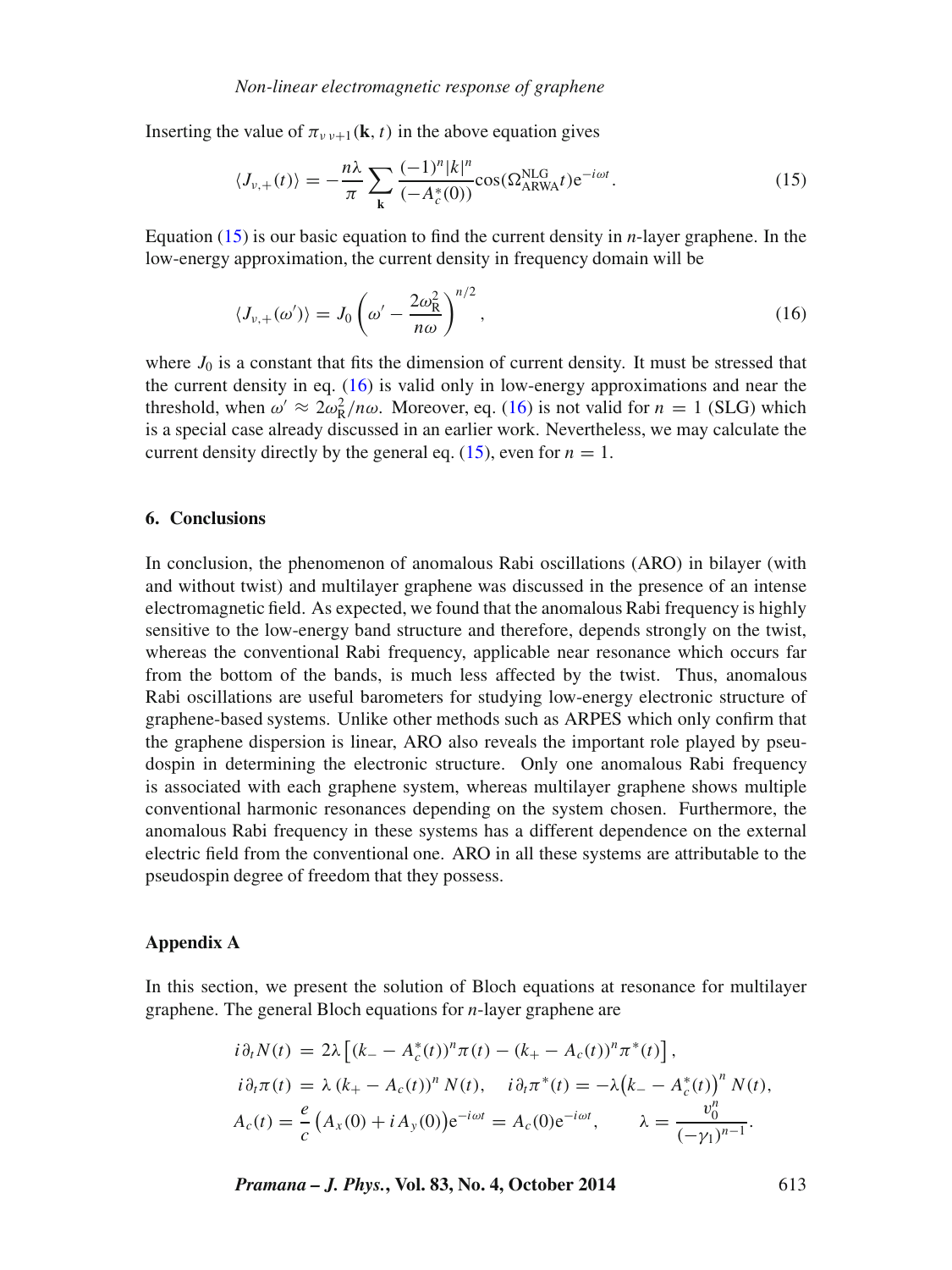The above equations exhibit what may be termed as 'harmonic resonances'. Their description is as follows. First, we diagonalize a time-independent matrix formed by the Bloch equations, when the external field is absent, and that may be diagonalized by making the substitution,

$$
\left(\begin{array}{c}N \\ \pi \\ \pi^*\end{array}\right) = \left(\begin{array}{cc} 0 & 2\frac{|k|^n}{k_-^n} & -2\frac{|k|^n}{k_-^n} \\ \frac{|k|^{2n}}{k_-^{2n}} & -\frac{|k|^{2n}}{k_-^{2n}} & -\frac{|k|^{2n}}{k_-^{2n}} \\ 1 & 1 & 1\end{array}\right)\left(\begin{array}{c}\tilde{N} \\ \tilde{\pi} \\ \tilde{\pi}^*\end{array}\right).
$$

Now, the full Bloch equations may be written in a matrix form as follows:

$$
i\partial_t \begin{pmatrix} N \\ \pi \\ \pi^* \end{pmatrix} = \begin{pmatrix} 0 & 2\lambda k_-^n - 2\lambda k_+^n \\ \lambda k_+^n & 0 & 0 \\ -\lambda k_-^n & 0 & 0 \end{pmatrix} \begin{pmatrix} N \\ \pi \\ \pi^* \end{pmatrix} + \sum_{m=1}^n C_m^n \begin{pmatrix} 0 & 2(b_1)_{12} - 2(b_1)_{12}^* \\ (b_1)_{12}^n & 0 & 0 \\ -(b_1)_{12} & 0 & 0 \end{pmatrix} \begin{pmatrix} N \\ \pi \\ \pi^* \end{pmatrix},
$$

where

$$
(b_1)_{12} = \lambda k_-^{n-m} (-A_c^*(t))^m
$$
 and  $C_m^n = \frac{n!}{(n-m)!m!}$ 

are combinatorial factors. Now, we transform to the new variables.

In this case, we retain only one value of *m* in the above equation, denoted by  $m = v$ , anticipating that the resonance will occur for that particular value of *ν* for which  $v\omega =$  $2\lambda |k|^n$ . The other values of *ν* are far from resonance for the value of  $|k|$  obeying this equation. In such a situation we may write

$$
i\partial_t \tilde{N}(t) = C_v^n(-)^v(-a\tilde{\pi}(t) + a\tilde{\pi}^*(t)),
$$
  
\n
$$
i\partial_t \tilde{\pi}(t) = -2\lambda |k|^n \tilde{\pi}(t) + C_v^n(-)^v \left(\frac{1}{2}a\tilde{N}(t) - b\tilde{\pi}(t)\right),
$$
  
\n
$$
i\partial_t \tilde{\pi}^*(t) = 2\lambda |k|^n \tilde{\pi}^*(t) + C_v^n(-)^v \left(-\frac{1}{2}a\tilde{N}(t) + b\tilde{\pi}^*(t)\right),
$$

where

$$
a \equiv |k|^n \lambda (-k_+^{-\nu} (A_c(t))^{\nu} + k_-^{-\nu} (A_c^*(t))^{\nu}),
$$

$$
b = |k|^n \lambda (k_+^{-\nu} (A_c(t))^{\nu} + k_-^{-\nu} (A_c^*(t))^{\nu}).
$$

614 *Pramana – J. Phys.***, Vol. 83, No. 4, October 2014**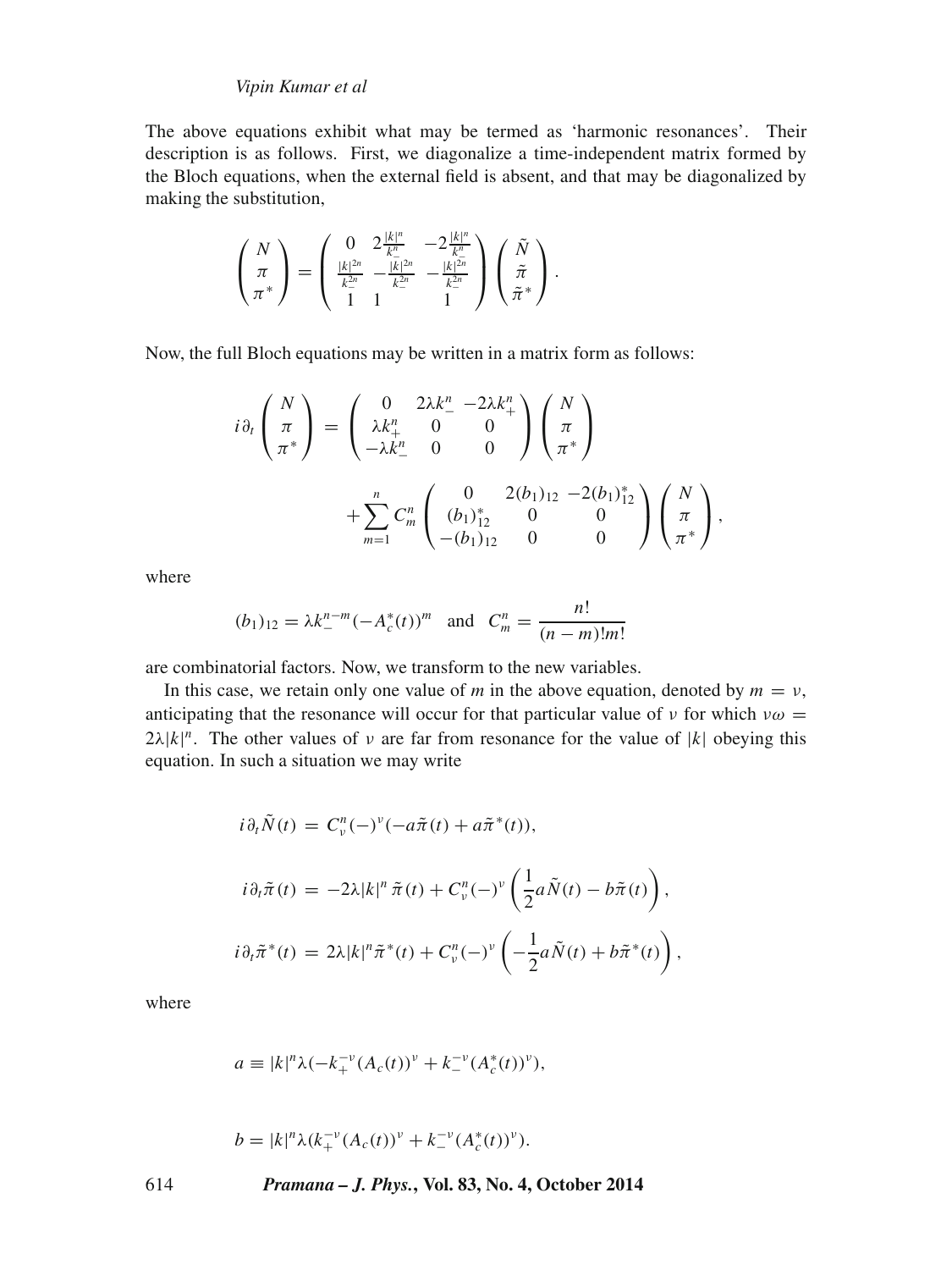Rotating wave approximation involves using  $\tilde{\pi}(\vec{k},t) = e^{2it\lambda|k|^n} \tilde{\pi}'(\vec{k},t)$  and using  $v\omega$  –  $2\lambda |k|^n \equiv \Delta \ll v\omega$  so that

$$
i\partial_t \tilde{\pi}'(t) = C_{\nu}^n (-)^{\nu} \left( \frac{1}{2} |k|^n \lambda (k_-^{\nu} (A_c^*)^{\nu} e^{i\Delta t}) \tilde{N}(t) \right),
$$
  
\n
$$
i\partial_t \tilde{N}(t) = C_{\nu}^n (-)^{\nu} |k|^n \lambda (k_+^{\nu} (A_c)^{\nu} e^{-i\Delta t} \tilde{\pi}'(t) + \text{h.c.}),
$$
  
\n
$$
\tilde{\pi}'(\mathbf{k}, t) = e^{i\Delta t} \Pi(\mathbf{k}, t),
$$
  
\n
$$
i\partial_t \Pi(t) - \Delta \Pi(t) = C_{\nu}^n (-)^{\nu} \frac{1}{2} |k|^n \lambda k_-^{\nu} (A_c^*)^{\nu} \tilde{N}(t),
$$
  
\n
$$
i\partial_t \tilde{N}(t) = C_{\nu}^n (-)^{\nu} (-|k|^n \lambda (-k_+^{\nu} (A_c)^{\nu}) \Pi(t) + \text{h.c.}),
$$
  
\n
$$
\Pi(\mathbf{k}, t) = \frac{e^{i\pi \nu} |k|^n k_-^{\nu} \lambda \tilde{N}(\mathbf{k}, 0) C_{\nu}^n \Delta(-1 + \cos(\Omega t) - i\Omega \sin(\Omega t)) (A_c^*)^{\nu}}{2\Omega^2},
$$
  
\n
$$
\tilde{N}(\mathbf{k}, t) = \tilde{N}(\mathbf{k}, 0) \frac{\Delta^2 + (\Omega^2 - \Delta^2) \cos(\Omega t)}{\Omega^2},
$$
  
\n
$$
\Omega^{\text{NLG}} = \sqrt{\Delta^2 + \omega_{\text{R}}^2}, \quad \omega_{\text{R}} = \lambda C_{\nu}^n |A_c(0)|^{\nu} |k|^{(n-\nu)}.
$$

## <span id="page-18-0"></span>**Appendix B**

In this section, we describe the analytical expressions used for generating the central result of our work, viz. figure [2.](#page-6-0) All the three parts of figure [2](#page-6-0) are obtained through a numerical solution of the nonlinear equation for the eigenfrequency (see our earlier work [\[11\]](#page-19-8)). In our earlier work, we showed that the plots are equally well represented by a simple smooth interpolation of subplots applicable in different regimes, where analytical expressions are possible (the last four equations on p. 4606 of that work). Here too, we adopt the same strategy to obtain:

(a) For single-layer graphene:

$$
\Omega_{\text{SLG}}\left(v_{\text{F}}|k| < \frac{\omega}{4}\right) = 2\sqrt{(v_{\text{F}}|k|)^2 + \frac{\omega_{\text{R}}^4}{\omega^2}},
$$
\n
$$
\Omega_{\text{SLG}}\left(\frac{\omega}{4} < v_{\text{F}}|k|\right) = \sqrt{(\omega - 2v_{\text{F}}|k|)^2 + \omega_{\text{R}}^2}.
$$

The conventional Rabi frequency is related to the fields in single-layer graphene through  $\omega_{\text{R}} = v_{\text{F}} \left| \frac{e}{c} \vec{\sigma}_{\text{BA}} \cdot \vec{A}(0) \right|.$ 

(b) For BLG:

$$
\Omega_{\text{BLG}}\left(\frac{|k|^2}{2m} < \frac{\omega}{4}\right) = 2\sqrt{\left(\frac{|k|^2}{2m}\right)^2 + \frac{\left(\omega_R^2 + 8\frac{|k|^2 \omega_R}{2m}\right)^2}{4\omega^2}},
$$
\n
$$
\Omega_{\text{BLG}}\left(\frac{\omega}{4} < \frac{|k|^2}{2m} < \frac{3\omega}{4}\right) = \sqrt{\left(\omega - 2\frac{|k|^2}{2m}\right)^2 + 4\frac{|k|^2 \omega_R}{2m}},
$$
\n
$$
\Omega_{\text{BLG}}\left(\frac{3\omega}{4} < \frac{|k|^2}{2m}\right) = \sqrt{\left(2\omega - 2\frac{|k|^2}{2m}\right)^2 + \omega_R^2}, \quad \omega_R = \frac{|A_c(0)|^2}{2m}.
$$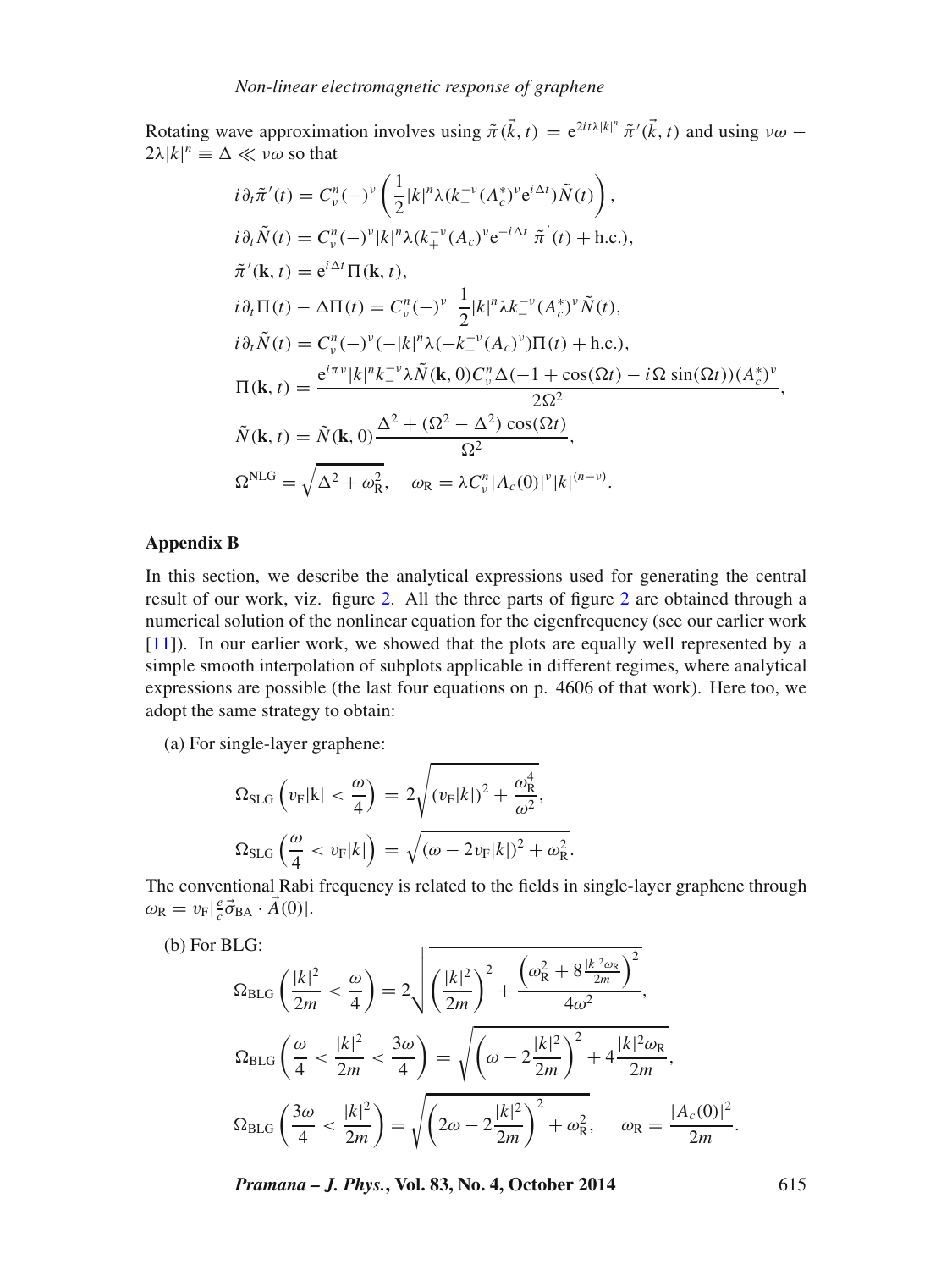(c) for trilayer graphene:

$$
\Omega_{\text{TLG}}\left(\alpha|k|^3 < \frac{\omega}{4}\right) = 2\frac{\sqrt{(\omega_{\text{R}}')^2 + \alpha^2|k^3|^2\omega^2}}{\omega},
$$
\n
$$
\omega_{\text{R}}' = \left(9\alpha^2|k|^4\left(\frac{\omega_{\text{R}}}{\alpha}\right)^{2/3} + \frac{9}{2}\alpha^2|k|^2\left(\frac{\omega_{\text{R}}}{\alpha}\right)^{4/3} + \frac{1}{3}\omega_{\text{R}}^2\right),
$$
\n
$$
\Omega_{\text{TLG}}\left(\frac{\omega}{4} < \alpha|k|^3 < \frac{3\omega}{4}\right) = \sqrt{\Delta^2 + 9\omega_{\text{R}}^{2/3}\left(\alpha|k|^3\right)^{4/3}},
$$
\n
$$
\Omega_{\text{TLG}}\left(\frac{3\omega}{4} < \alpha|k|^3 < \frac{5\omega}{4}\right) = \sqrt{\Delta^2 + 9\omega_{\text{R}}^{4/3}\left(\alpha|k|^3\right)^{2/3}},
$$
\n
$$
\Omega_{\text{TLG}}\left(\frac{5\omega}{4} < \alpha|k|^3\right) = \sqrt{\Delta^2 + \omega_{\text{R}}^2}, \qquad \omega_{\text{R}} = \frac{v_0^3}{\gamma_1^2}|A_c(0)|^3,
$$

where  $\Delta = (\nu \omega - 2\alpha |k|^3)$ .  $\nu = 1, 2, 3$  for first, second and third harmonic resonances, respectively. These formulae clearly show the harmonic resonances associated with conventional Rabi oscillations.

#### **References**

- <span id="page-19-0"></span>[1] K S Novoselov, A K Geim, S V Morozov, D Jiang, Y Zhang, S V Dubonos, I V Grigorieva and A A Firsov, *Science* **306**, 666 (2004)
- <span id="page-19-1"></span>[2] P R Wallace, *Phys. Rev.* **71**, 622 (1947)
- <span id="page-19-2"></span>[3] A K Giem and K S Novoselov, *Nat. Mater.* **6**, 183 (2007)
- <span id="page-19-3"></span>[4] E McCann and V I Fal'ko, *Phys. Rev. Lett.* **96**, 086805 (2006)
- [5] M Mucha-Kruczynski, E McCann and V I Fal'ko, *Semicond. Sci. Technol.* **25**, 033001 (2006)
- <span id="page-19-4"></span>[6] E McCann, D S L Aberger and V I Fal'ko, *Eup. Phys. J.: Special Topic* **148**, 91 (2006)
- <span id="page-19-5"></span>[7] J M B Lopes dos Santos, N M R Peres and A H Castro Neto, *Phys. Rev. Lett.* **99**, 256802 (2007)
- <span id="page-19-6"></span>[8] G Li, A Luican, J M B Lopes dos Santos, A H Castro Neto, A Reina, J Kong and E Andrei, *Nat. Phys.* **6**, 109 (2009)
- [9] A Luican, G Li, A Reina, J Kong, R Nair, K S Novoselov, A K Geim and E Andrei, *Phys. Rev. Lett.* **106**, 126802 (2011)
- <span id="page-19-7"></span>[10] W Yan, M Lui, R F Dou, L Meng, L Feng, Z D Chu, Y F Zhang, Z F Lui, J C Nie and L He, *Phys. Rev. Lett.* **109**, 126801 (2012)
- <span id="page-19-8"></span>[11] Enamullah, V Kumar and G S Setlur, *Physica B* **407**, 4600 (2012)
- <span id="page-19-9"></span>[12] I I Rabi, *Phys. Rev.* **51**, 652 (1937)
- <span id="page-19-15"></span>[13] R W Boyd, *Nonlinear optics* (Singapore, Elsevier, 2009)
- <span id="page-19-10"></span>[14] L Allen and J H Eberly, *Optical resonances and two-level atoms* (Wiley and Sons, New York, 1975)
- <span id="page-19-11"></span>[15] H Haug and S W Koch, *Quantum theory of optical and electronic properties of semiconductors*, 4th edn (World Scientific, Singapore, 2004)
- <span id="page-19-12"></span>[16] K L Ishikawa, *Phys. Rev. B* **82**, 201402 (2010)
- <span id="page-19-13"></span>[17] H K Avetissian, A K Avetissian, G F Mkrtchian and Kh V Sedrakian, *Phys. Rev. B* **85**, 115443 (2012)
- <span id="page-19-14"></span>[18] X Yao and A Belyanin, *Phys. Rev. Lett.* **108**, 255503 (2012)
- [19] B Dora, K Ziegler, P Thalmeier and M Nakamura, *Phys. Rev. Lett.* **102**, 036803 (2009)